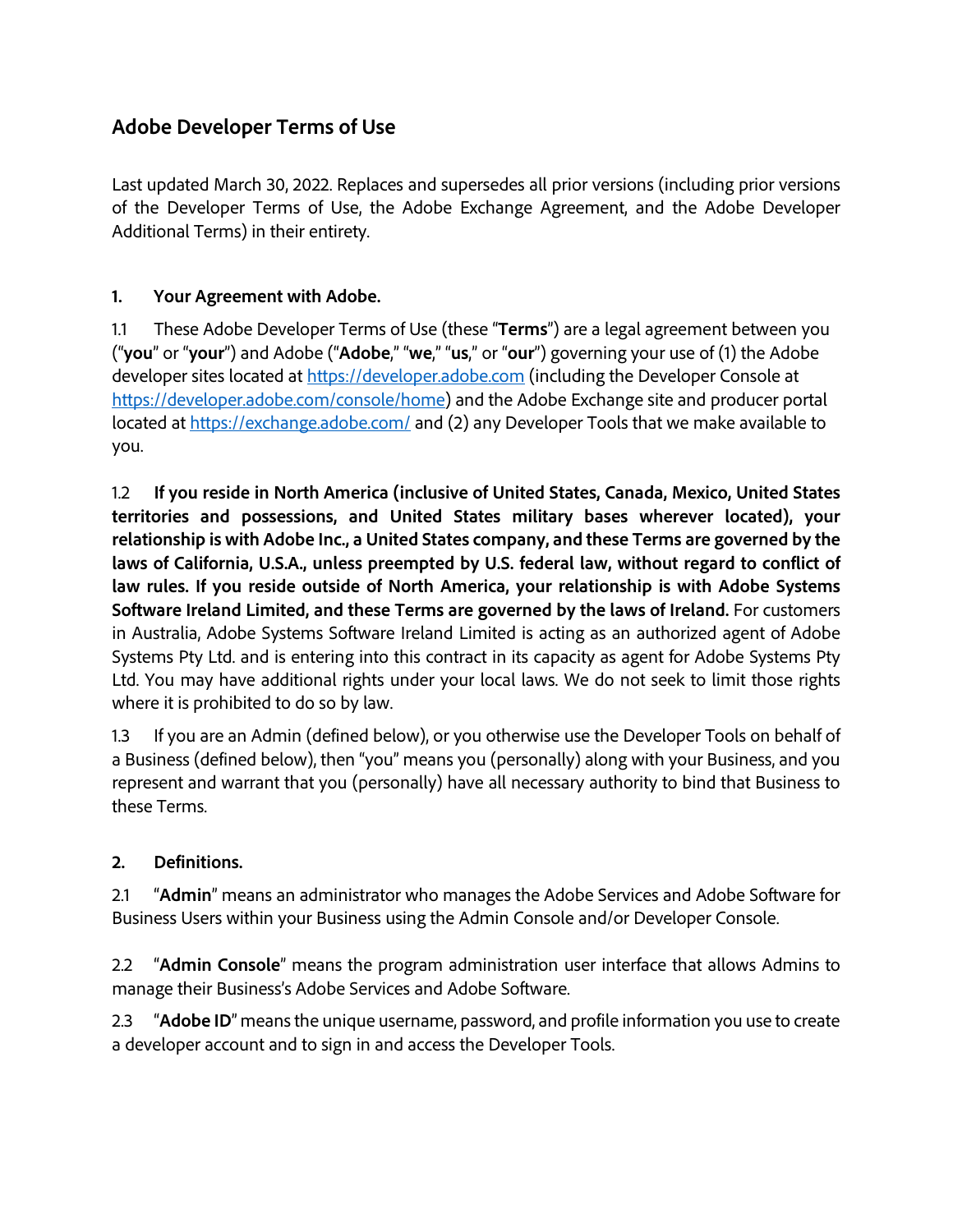2.4 "**Adobe Services**" means our website, customer support, discussion forums or other interactive areas or services, and services such as Creative Cloud. Use of Adobe Services is subject to a separate agreement between you and us and these Terms.

2.5 "**Adobe Sign-in UI**" means the distinctive button graphic and separate sign-in screen interface template made available by us and required for display in a user interface as the visual prompt to facilitate or initiate log-in to Adobe Services.

2.6 "**Adobe Software**" means software that we include as part of the Adobe Services, as well as any applications (including mobile applications), Sample Files and Content Files, scripts, instruction sets, and related documentation. Use of Adobe Software is subject to a separate agreement between you and us and these Terms.

2.7 "**Adobe Stock Work(s)**" means the photographs, illustrations, images, vectors, videos, 3D assets, template assets, and other pictorial or graphic works available for license via the Adobe Stock services at stock.adobe.com (or successor URL), or that are otherwise identified as Adobe Stock assets.

2.8 "**Adobe Trademarks**" mean the Adobe Sign-in UI; Badges; Feature Icons; Adobe trademarks, names, logos and icons in the Branding Guidelines; and any other trademarks expressly provided to you by us for the purpose of promoting the availability of your approved Developer Software.

2.9 "**API Key**" means the API access credential assigned to your Developer Software and linked to your Adobe ID, which is used by us to associate, validate and authenticate your API activity and Developer Software.

2.10 "**Badges**" means the trademarks (including logos), icons, and text identified as a badge in the Branding Guidelines.

2.11 "**Branding Guidelines**" means any instructions or guidelines that we may publish or provide to you in connection with your use of the Adobe Trademarks, including the guidelines available at: [https://www.adobe.com/legal/permissions/trademarks.html.](https://www.adobe.com/legal/permissions/trademarks.html)

2.12 "**Business**" means an organization or group, including but not limited to a business or any other commercial entity, government entity, non-profit organization, or educational institution.

2.13 "**Business User**" means you, if you received the right to use, access, and consume Adobe Software and Adobe Services from a Business under one of Adobe's business plans (such as Creative Cloud for Teams, Creative Cloud for Enterprise, or Document Cloud).

2.14 "**Confidential Information**" means, whether in written, verbal, graphic, or electronic form: (A) any information Adobe marks as "confidential" or orally designates as confidential at the time of disclosure; (B) the Prerelease Developer Tools, including their existence, features and functionality, trade secrets, source code, and any other associated information, whether or not marked confidential; (C) Adobe's bug database; (D) discussions of potential features and/or product changes; (E) Feedback and opinions stemming from the Feedback; (F) opinions stemming from the customer advisory boards organized by us; (G) any APIs that are not publicly documented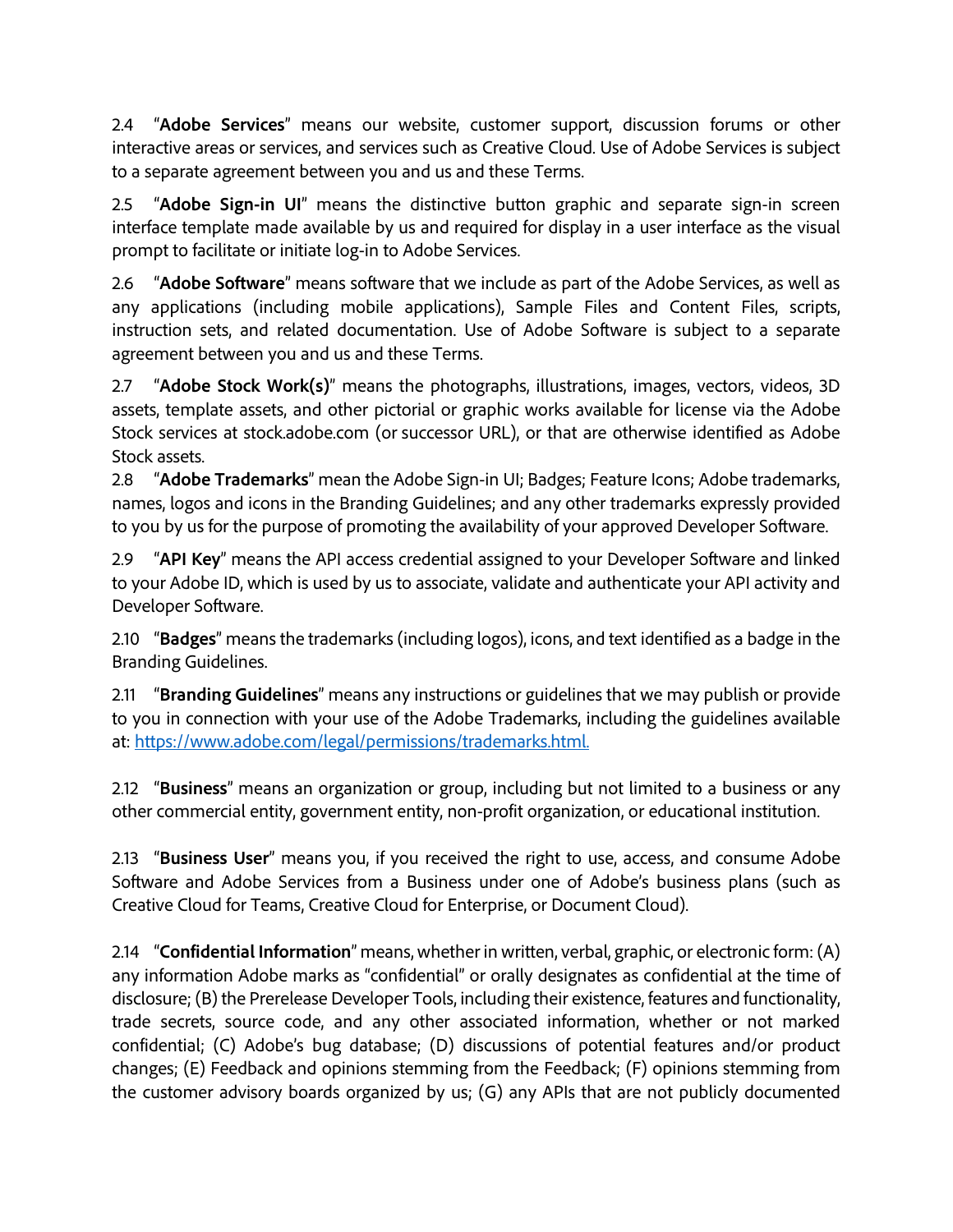when you are given access to them; and (H) any derivative works of the above. "Confidential Information" does not include information that (i) is or becomes generally publicly available at the time of disclosure or subsequently through no fault of your own; (ii) was known to you, free of any confidentiality obligations, before its disclosure by us; (iii) becomes known to you, free of any confidentiality obligations, from a source other than us; (iv) is necessary to publish the Developer Software, including the Developer Software itself; or (v) is independently developed by you without use of Confidential Information.

2.15 **"Content Files"** means Adobe assets provided as part of the Adobe Services and Adobe Software. Unless documentation or specific licenses (including but not limited to Additional Terms) state otherwise, we grant you a personal, non-exclusive, non-sublicensable, and non-transferable license to use the Content Files to create your end use (i.e., the derivative application or product authored by you) into which the Content Files, or derivations thereof, are embedded for your use ("End Use"). You may modify the Content Files prior to embedding them in the End Use. You may reproduce and distribute Content Files only in connection with your End Use, however, under no circumstances can you distribute the Content Files on a stand-alone basis, outside of the End Use.

2.16 **"Developer Console"** means the console available at: https://developer.adobe.com/console/home.

2.17 "**Developer Software**" means any software applications, programs, add-ons, extensions, plug-ins, and other technologies you develop with or using the Developer Tools (except for Prerelease Developer Tools) and that are intended to access, function or interoperate with, or add features or functionality to Adobe Software or Adobe Services.

2.18 "**Developer Tools**" means all items and associated materials licensed to you by us for development of or inclusion in the Developer Software that may be made available by us. Developer Tools include, without limitation, (A) all software development kit ("**SDK**") files, tools, programs, and utilities; (B) any plug-ins or other application programming interfaces ("**APIs**"); (C) API Keys; (D) header or JAR files; (E) sample images, sounds, or similar assets; (F) Sample Code; (G) any related documentation, technical specifications, notes, and explanatory materials; and (H) any modifications, updates, upgrades, or copies of any of the foregoing items. "Developer Tools" include "Prerelease Developer Tools" except where expressly indicated. "Developer Tools" are Adobe Services and Adobe Software.

2.19 **"Developer Usage Data"** means all usage data relating to or arising from your use of the Developer Tools, Adobe Services, Adobe Software, the Adobe developer sites located at https://developer.adobe.com (including the Developer Console) and the Adobe Exchange site and producer portal located at [https://exchange.adobe.com/.](https://exchange.adobe.com/) 

2.20 "**End User**" means a customer who purchases or uses your Developer Software.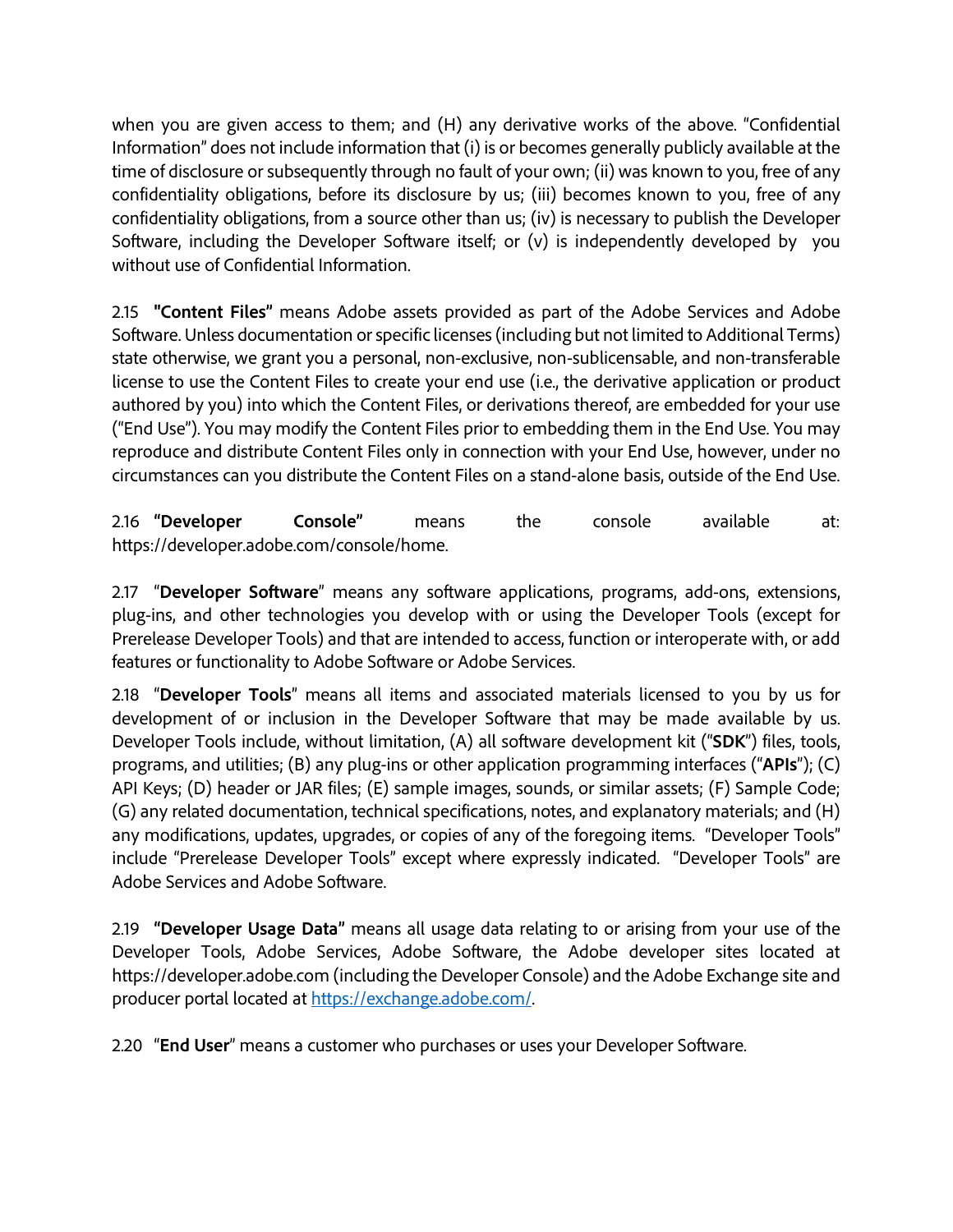2.21 "**Feature Icons**" means the graphic icons made available by us and required for display in or on a user interface to uniquely identify certain discrete features, components, or processing functions of Adobe Software or Adobe Services.

2.22 "**Feedback**" means ideas, bug or crash reports, suggestions, proposals, and other information or materials provided by you to us relating to your access to, use of, and evaluation of the Prerelease Developer Tools or the Developer Tools, along with all associated Intellectual Property Rights.

2.23 "**Intellectual Property Rights**" means copyrights, moral rights, trademarks, trade dress, patents, trade secrets, unfair competition, rights of privacy, rights of publicity, and any other proprietary rights.

2.24 "**Prerelease Developer Tools**" means non-public prerelease versions of Developer Tools.

2.25 "**Sample Code**" means object code or source code, excluding Sample Files, that we include for you to incorporate into your Developer Software in accordance with these Terms.

2.26 "**Sample Files**" means Adobe-provided audio, visual, video, or other content files for use in tutorials, demonstrations, and for other trial purposes, which may be identified as sample files. Sample Files cannot be used for any other purpose than for which they were provided. You cannot distribute Sample Files in any way that allows a third party to use, download, extract, or access the Sample Files as a stand-alone file, and you cannot claim any rights in the Sample Files.

2.27 "**Testing Period**" means the time period from when the Prerelease Developer Tools are made available to you until the earlier of the date of the first commercial release of the Prerelease Developer Tools or a date communicated to you by us.

## **3. Developer Credentials.**

3.1 **Your Account.** Except as expressly permitted by us, you must create an Adobe ID and online developer account profile to obtain and use the Developer Tools and create Developer Software. You must keep your account profile up to date with current account information (including current contact information) at all times. You are responsible for all activity that occurs via your account even if that activity is not by you or is without your knowledge or consent. Please notify Adobe customer support immediately if you become aware of any unauthorized use of your account. You may not (A) share your account information (except with an authorized account administrator), whether intentionally or unintentionally; or (B) use another person's account. Your account administrator may use your account information to manage your use and access to the Developer Tools. You will access the Developer Tools by the means required by us and as otherwise described in the relevant documentation. When using APIs, you may not mispresent or mask your identity or that of your API client.

3.2 **API Key**. If an API requires an API Key, you must obtain a separate API Key for each Developer Software. Until we approve your Developer Software for distribution, you may only use the API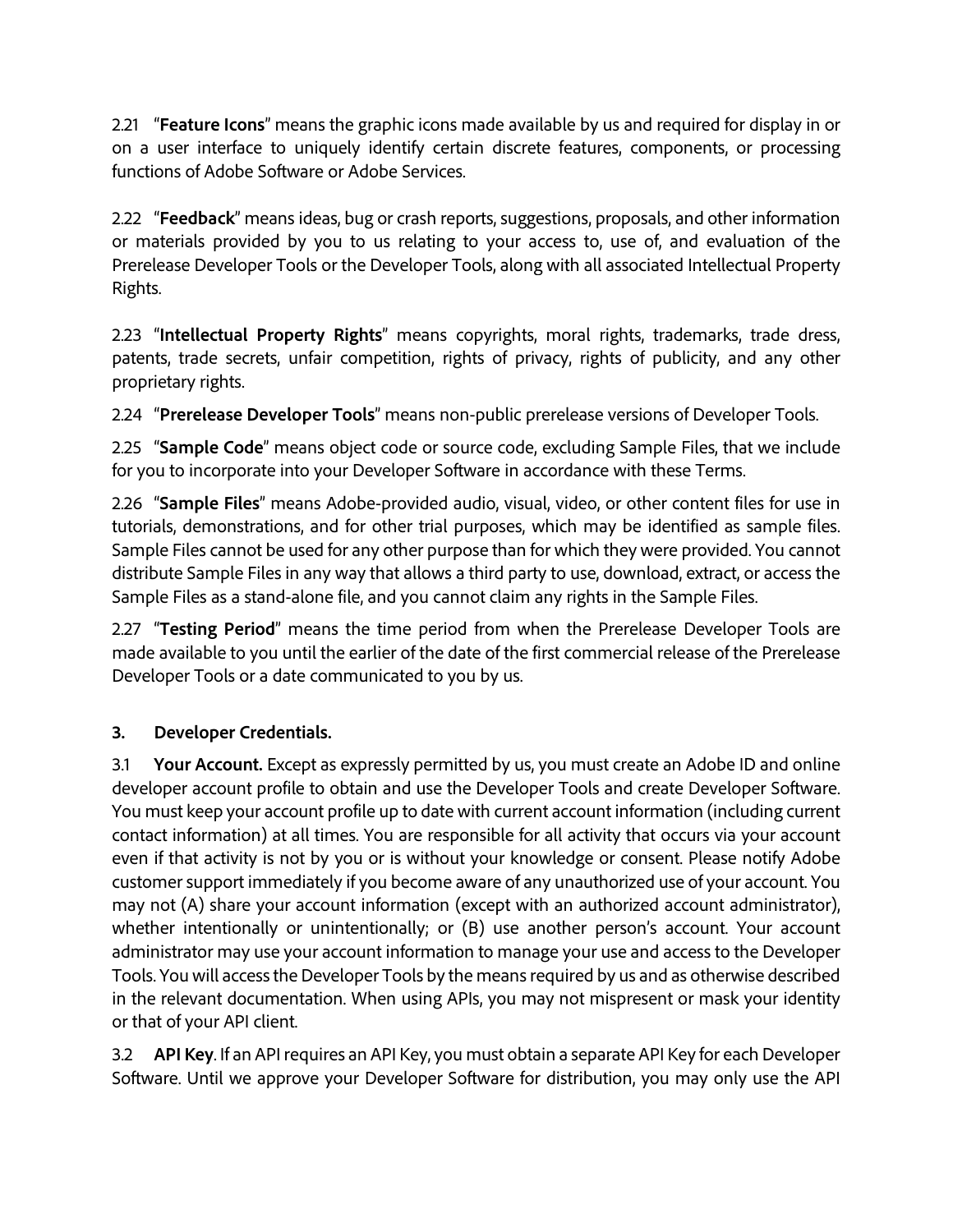Key for development and testing of Developer Software and may not use it in connection with any Developer Software made available to End Users.

3.3 **Developer Usage Data.** You agree that we may collect Developer Usage Data associated with your Adobe ID and online developer account profile to maintain security, monitor performance, and improve service quality. In addition, you agree that we may monitor and collect Developer Usage Data, including personal information, for our research, product development, and product improvement purposes. You agree we may transfer your personal information across national boundaries and store and process such information in any of the countries we or our agents maintain offices. If you do not wish to have your usage tracked, your only option is to discontinue use of the Developer Tools, the Adobe developer sites located at https://developer.adobe.com (including the Developer Console at https://developer.adobe.com/console/home), and the Adobe Exchange site and producer portal located at https://exchange.adobe.com/.

## **4. Licenses.**

4.1 **License to You.** We grant to you a nonexclusive, nontransferable, revocable license to (A) use and reproduce the Developer Tools for the development and testing of your Developer Software; and (B) subject to the approval rights in section 5, distribute the Developer Tools (or portions thereof) solely in and with your approved Developer Software in object code form only. The foregoing grant of license does not apply to Prerelease Developer Tools; see section 9 for terms governing your use of Prerelease Developer Tools.

4.2 **License to Adobe**. If you choose to submit your Developer Software to us, you grant us a worldwide, nonexclusive, royalty-free, fully paid-up license to (A) use, reproduce, and otherwise test your Developer Software for approval for distribution; and (B) publicly display, modify, sublicense, and distribute your Developer Software to End Users through Adobe Exchange or other channels approved by us.

4.3 **Ownership.** The Developer Tools and the Adobe Stock Works are our and our suppliers' intellectual property and are protected by United States law (including United States copyright, trademark, trade secret, and patent law), international treaty provisions, and applicable laws of the country in which they are being used. We and our suppliers retain title and ownership of these items, the media on which they are recorded, and all subsequent copies, regardless of the form or media in or on which the original and other copies may exist. We reserve all rights not expressly granted in these Terms. You agree to retain and reproduce in full any Adobe copyright notices or other proprietary notices or disclaimers in all copies of the Developer Tools, or any portions thereof, reproduced by you.

4.4 **Modifications.** We may modify, update, or discontinue the Developer Tools at any time without notice or liability to you or anyone else, and your continued access to or use of the Developer Tools will constitute acceptance of such update or modification. Upon the release of any update or modification to any Developer Tools, you are responsible for implementing the most current version of such Developer Tools at your sole cost and expense.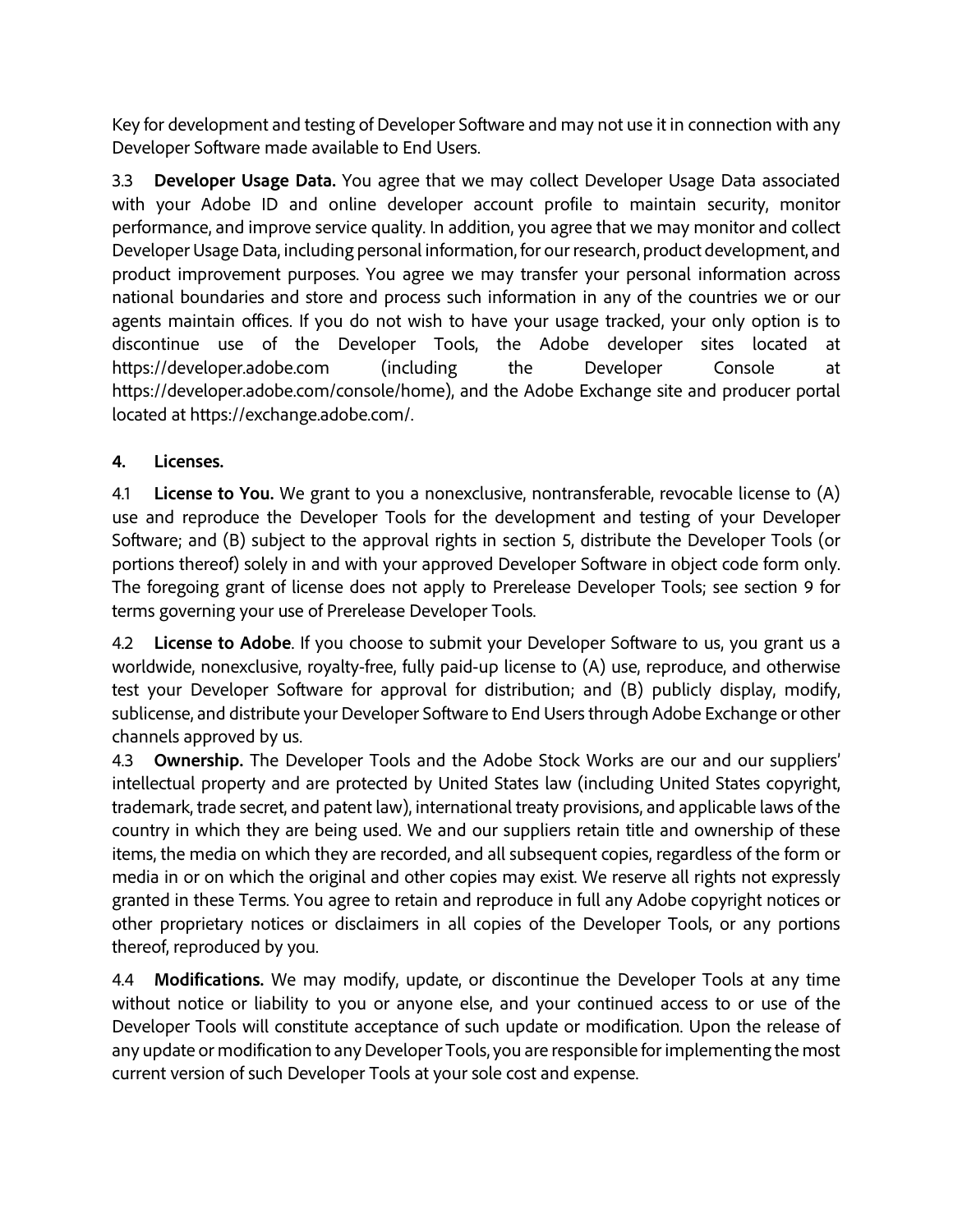4.5 **Third-Party Terms.** The Developer Tools may contain third-party software (such as free or open source software) and may be subject to additional terms and conditions found in a separate license agreement; a "ReadMe" file; a "License" file; or in the "Third Party Software Notices and/or Additional Terms and Conditions" found at <http://www.adobe.com/go/thirdparty> (collectively, "**Third-Party License Terms**"). The Third-Party License Terms may require you to pass through notices to your End Users and will control if there is a conflict between these Terms and such Third-Party License Terms.

## **5. Distribution of Developer Software.**

5.1 **Approval by Adobe.** We may restrict distribution of any Developer Software (or access to Adobe Software and Adobe Services by Developer Software) not approved by us. We also may require re-approval for any changes to Developer Software, including bug fixes, updates, upgrades, and new releases. As part of the approval process, we may review Developer Software for compliance with these Terms, including identifying security issues that could affect us or our users. We may withdraw approval for any Developer Software at any time for any reason, including failure to comply with these Terms. If we withdraw approval for any Developer Software, you must stop distributing the Developer Software and accessing Adobe Software and Adobe Services through it within ten (10) days of notice of such withdrawal.

5.2 **Distribution Channels.** We may require you to distribute approved Developer Software through Adobe Exchange or other channels approved by us. We may restrict distribution of approved Developer Software through any channels not approved by us.

## **6. Requirements and Restrictions.**

6.1 **No Modifications or Reverse Engineering.** Except as expressly permitted in these Terms, you may not (A) modify, port, adapt, or translate any portion of any Developer Tools; or (B) reverse engineer, decompile, disassemble, or otherwise attempt to discover the source code or any portion of any Developer Tools not provided to you as source code. If the laws of your jurisdiction give you the right to decompile a Developer Tool to obtain information necessary to render the licensed portions of the Developer Tool interoperable with other software, you may do so only after you first request such information from us, and we may impose reasonable conditions, including a reasonable fee, on such use of the source code to ensure that our and our suppliers' rights in the Developer Tool source code are protected and our obligations are met.

6.2 **No Interference.** Except as expressly permitted by us, you may not create Developer Software that (A) removes or otherwise obscures any Adobe "About" or "Info" screens or pages in any Adobe Services or Adobe Software; or (B) degrades, adversely affects, or otherwise negatively interferes with the functionality or appearance of any Adobe Services or Adobe Software. You may not use the Developer Tools to create Developer Software that enables interference with or modification of the default language of any Adobe Services or Adobe Software.

6.3 **No Unbundling.** The Developer Tools may (A) include various applications, utilities, and components; (B) support multiple platforms and languages; or (C) be provided to you on multiple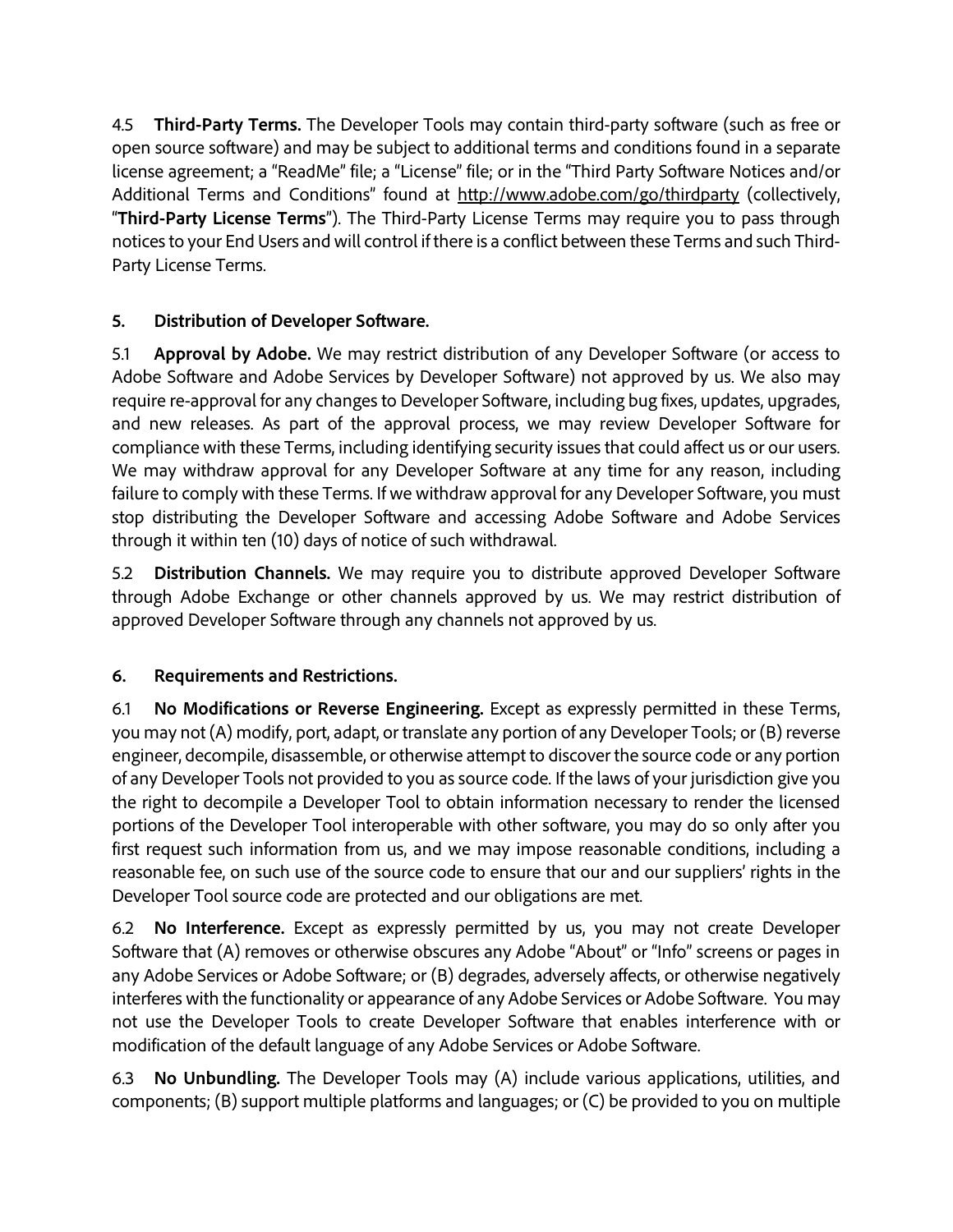media or in multiple copies. You may not unbundle or repackage the component parts of, or any of your rights in, any Developer Tools for distribution, transfer, or resale.

6.4 **Malware.** You may not knowingly, willfully, or negligently incorporate any malicious or harmful code, viruses, Trojan Horses, worms, time bombs, cancelbots, or other malware in your Developer Software.

6.5 **Trade Controls.** Your Developer Software is subject to US and international laws, restrictions, and regulations that may govern its import, export, and use. You represent and warrant that you have received all necessary permissions from the applicable governmental authorities for the import, export, and use of the Developer Software. In addition, you represent and warrant that you are not a citizen of, or located in, an embargoed nation or otherwise restricted territory (including without limitation Iran, Syria, Sudan, Cuba, Crimea, and North Korea).

6.6 **Viral Open Source Software.** You may not integrate, use, distribute, or otherwise combine the Developer Tools with any Viral Open Source Software. For purposes of this section, "**Viral Open Source Software**" means software licensed under the GNU General Public License (GPL), GNU Affero General Public License (AGPL), GNU Lesser General Public License, or any other license that requires (as a condition of use, modification, or distribution) that software be: (A) disclosed or distributed in source code form; (B) licensed for the purpose of making derivative works; or (C) redistributed at no charge.

6.7 **Usage Limits.** We may limit your use of the Developer Tools, such as by limiting the number or type of calls accepted by or to an API, if we believe that the number of API calls may negatively impact the performance of the Developer Tools, Adobe Software, or Adobe Services.

6.8 **No Sublicensing.** You may not (A) sublicense the Developer Tools for use by a third party or (B) sell, rent, lease, lend, or otherwise grant to any third party any rights in the Developer Tools**.**

6.9 **Competitive Software.** You may not create, and we may reject or remove, any Developer Software that does not add significant functionality or features beyond those provided by the Developer Tools or that is competitive with or similar to Adobe Software or Adobe Services. You may not use Developer Software or the Developer Tools to (either directly or indirectly) create, train, or improve a product or service competitive with or similar to any Adobe Software or Adobe Services.

6.10 **End User Data.** If you collect, use, or process personal information through your Developer Software, you must: (A) comply with all applicable privacy laws and regulations; (B) post a privacy notice that you make easily accessible to End Users in your listing on Adobe Exchange (or other channel approved by us) and from within your Developer Software in which notice you clearly describe your practices for collecting, using, and processing End User personal information, including any sharing with third parties; (C) respect your End Users' privacy and adhere to your privacy notice commitments; and (D) immediately delete any End User's content or other information, including tokens, upon request by that End User or us or when that End User closes his or her account with you.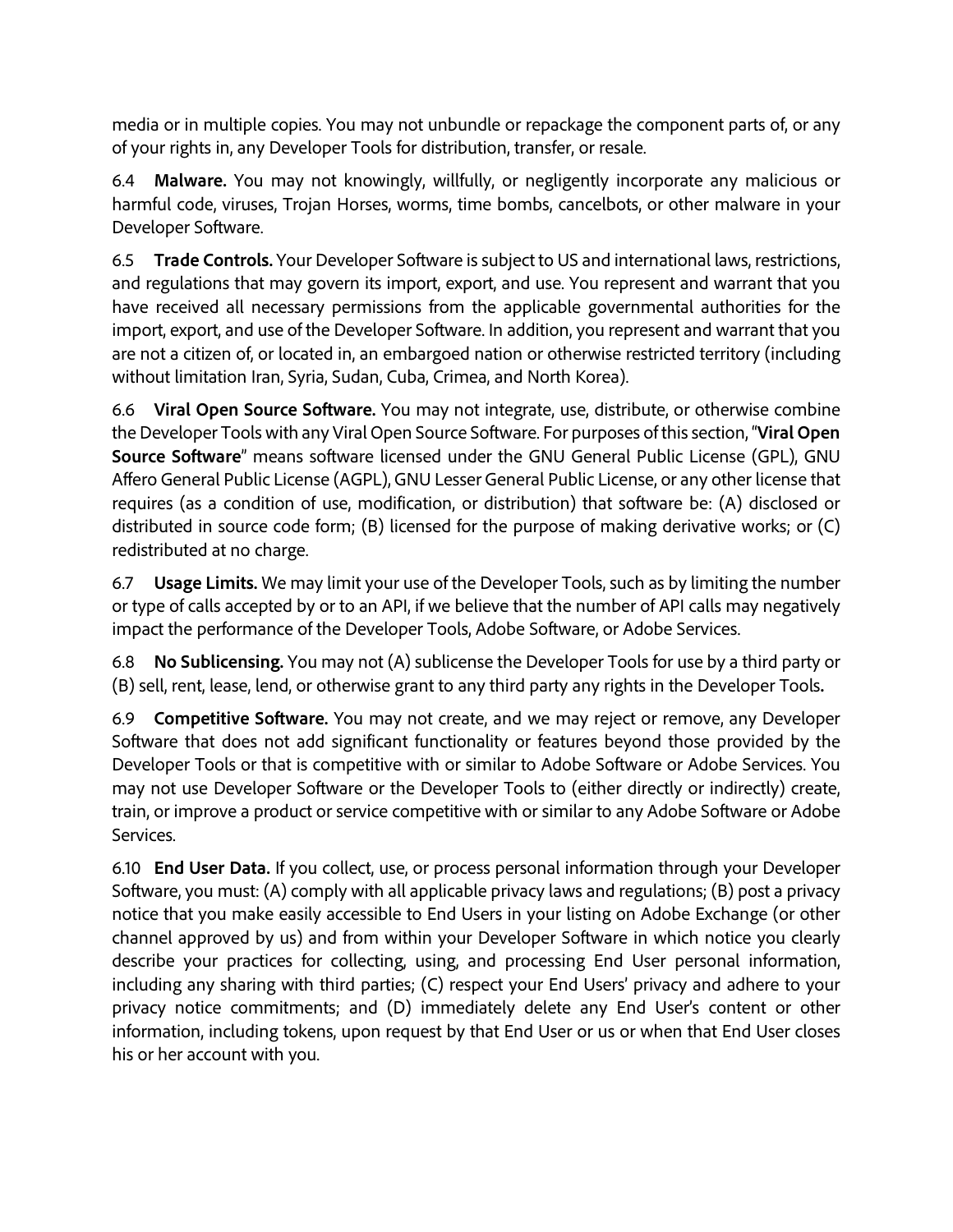6.11 **Transmission of Prohibited Data.** Your Developer Software must not transmit, provide, or otherwise make available to us any Prohibited Data. In addition, your Developer Software must not derive personal information by any linking, combination, or cross-comparison of the data you possess with other data that you acquire from third-party sources. "**Prohibited Data**" means data that would allow the identification of a specific natural person (rather than their device), such as telephone number, email address, government issued identification number, name, or postal address.

6.12 **Privacy.** The Adobe Privacy Policy [\(http://www.adobe.com/go/privacy\)](http://www.adobe.com/go/privacy) describes the privacy practices of the Adobe Services and Adobe Software (as defined in our General Terms of Use).

6.13 **Non-Blocking of Adobe Development.** We may develop, acquire, license, maintain, or distribute technologies or products, now or in the future, that have design or functionality similar to or competitive with your Developer Software and nothing in these Terms limits our right to do so. You agree not to assert any Intellectual Property Rights covering your Developer Software against us, our subsidiaries or affiliates, or our or their customers, agents, or contractors for the manufacture, use, import, licensing, sale or offer for sale of any Adobe Software, Adobe Services, or other products or technologies.

6.14 **Support.** You are solely responsible for providing support to End Users of your Developer Software.

6.15 **Compliance.** You must comply with all applicable laws and regulations and may not use the Developer Tools to encourage or promote illegal activity or violate third-party rights, including but not limited to creating Developer Software that violates any law, regulation, or the rights of others when used as intended or marketed.

6.16 **End User License Agreement.** You must include your own end user license agreement with your Developer Software. Your end user license agreement may not contain provisions that are inconsistent with these Terms.

6.17 **Machine Learning and Artificial Intelligence.** You will not, and will not allow third parties to, use the Adobe Services or Adobe Software (or any content, data, output, or other information received or derived from the Adobe Services or Adobe Software) to directly or indirectly create, train, test, or otherwise improve any machine learning algorithms or artificial intelligence systems, including any architectures, models, or weights, or for any technologies designed or intended for the identification of natural persons.

6.18 **Regional Service Limitations.** Unless use in a Restricted Country is specifically authorized by Adobe, you are not permitted to use any Developer Tools in any Restricted Country or to enable users in a Restricted Country to use the Developer Software. "Restricted Country" means mainland China, Russia, and any other country where access or usage is restricted by local laws or is otherwise restricted pursuant to Section 6.5 (Trade Controls).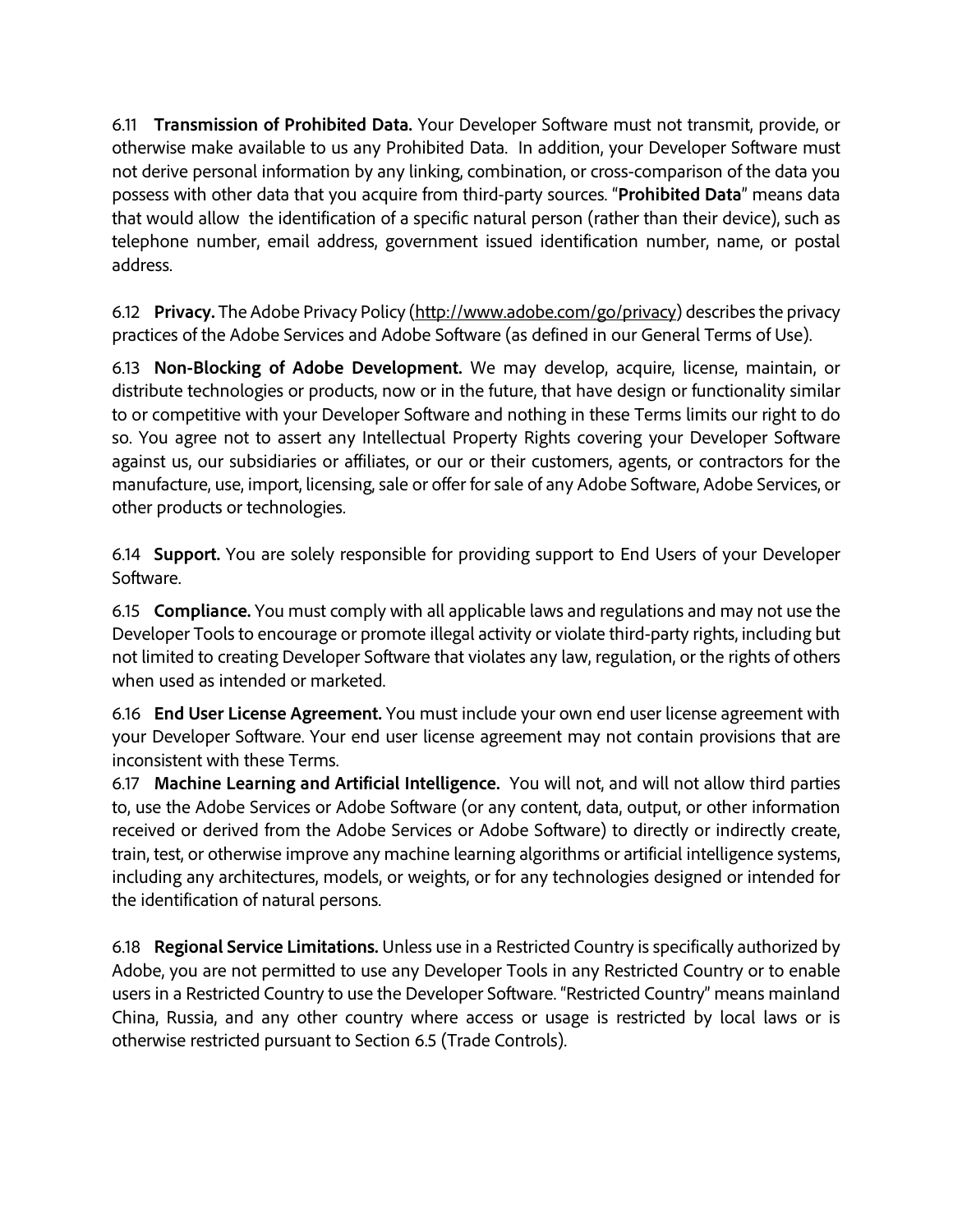## **7. Fees, Revenue Share and Payment Processing.**

7.1 **Fees Charged by Us.** We may set prices or charge a fee for use of any features, components, or processing functions provided or enabled through the Developer Tools.

7.2 **Fees Paid by Us.** If we offer a revenue share for the sale of your Developer Software through Adobe Exchange or other channels approved by us, then we will pay you according to the relevant section in these Terms and payment policies for such channel. We may modify our payment policies at any time and you are responsible for checking them regularly for updates. By continuing to submit Developer Software to us or by not removing Developer Software, you are agreeing to any modified payment policies. You may designate your Developer Software as free software, trial software, or test software, in which case we may distribute the Developer Software without liability or payment to you. Except as stated in these Terms, we have no payment obligations to you.

7.3 **Adobe Payment Processor.** We may use third-party payment processors (each an "**Adobe Payment Processor**") to facilitate payment to you arising out of sales of your Developer Software. An Adobe Payment Processor may require you to provide additional information or enter a separate agreement directly with them to utilize their services. If payment for sales of Developer Software is facilitated by an Adobe Payment Processor, then you acknowledge and agree that we have no liability due to any delay or inaccuracy of payments and you agree to resolve any dispute related to the processing or payment of fees directly with the Adobe Payment Processor. In addition, we may share information about you with the Adobe Payment Processor and other Adobe service providers as necessary to enable your use of the Developer Tools. We do not have access to or control over actions that a third party may take and the information handling practices of third-party websites are not covered by the Adobe Privacy Policy, these Terms, or any other applicable terms and conditions provided by us.

7.4 **Taxes and Third-Party Fees.** You must pay, and we are not responsible for payment of, any applicable taxes and third-party fees (such as telephone toll charges, mobile carrier fees, ISP charges, data plan charges, credit card fees, or foreign exchange fees) incurred in connection with the licensing of your Developer Software through Adobe Exchange or other channels approved by us. If any fees are charged to us, we may take steps to collect those fees from you, and you will be responsible for all related collection costs and expenses incurred by us.

### **8. Trademarks.**

### 8.1 **Adobe Trademark License.**

(A) We grant to you a limited, nonexclusive, nontransferable, revocable license to use the Adobe Trademarks in your Developer Software, on your website, and in printed and electronic communications solely to indicate that your approved Developer Software provides a connection to, interoperates with, or is compatible with the Adobe Services or Adobe Software, or is available through Adobe Exchange or other channels approved by us, so long as your use of the Adobe Trademarks complies with these Terms, the Adobe Trademark Usage Guidelines available on the Adobe website [\(https://www.adobe.com/legal/permissions/trademarks.html\)](https://www.adobe.com/legal/permissions/trademarks.html), the Branding Guidelines, and any other applicable guidelines or restrictions provided by us. We may revise or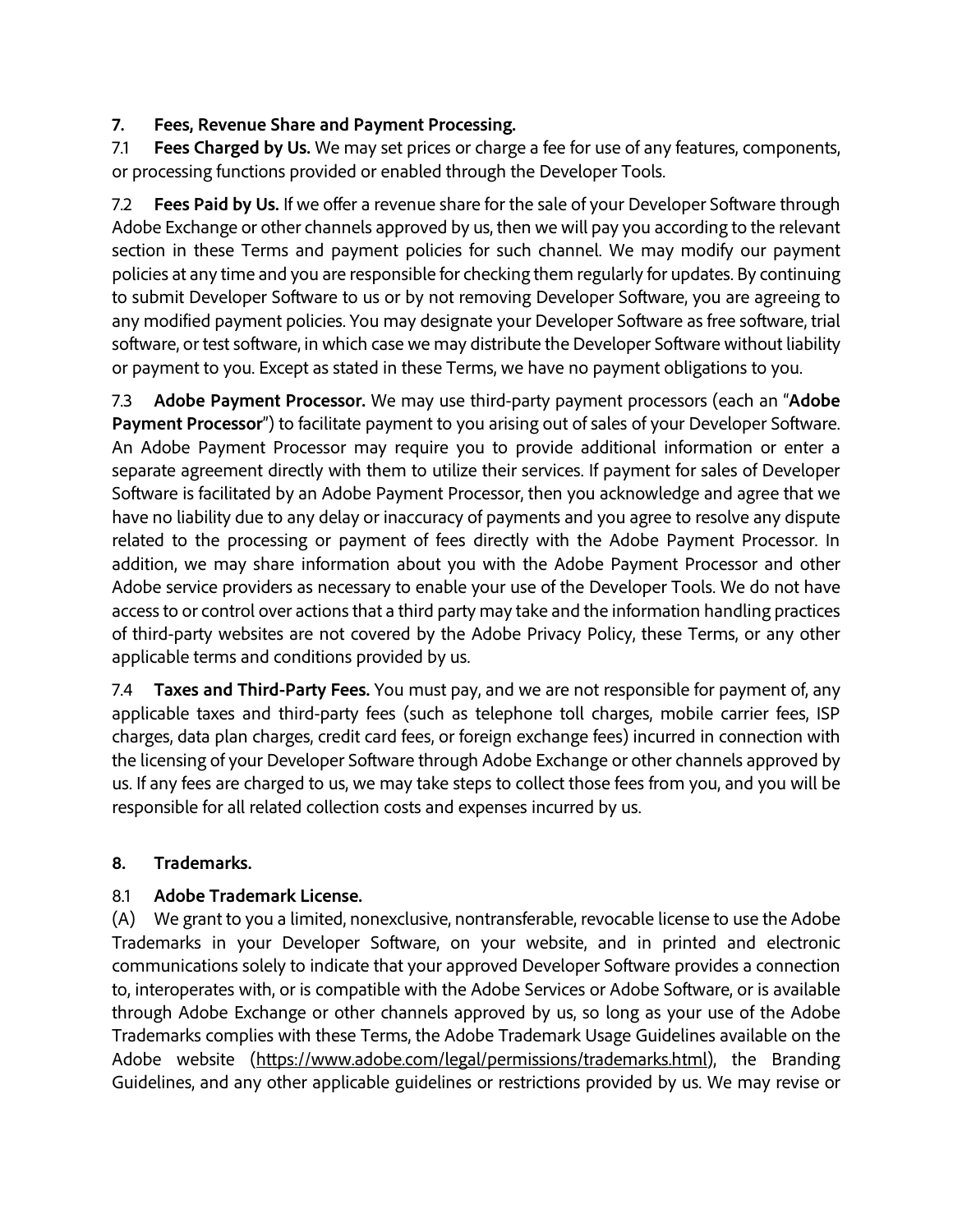update such guidelines at any time, and you must remain in compliance with the then-current version of the guidelines at all times.

(B) These Terms do not grant you rights to use any trademarks other than the Adobe Trademarks and do not grant you any right, title, or interest in any Adobe Trademarks other than as expressly stated in these Terms. You acknowledge our ownership of the Adobe Trademarks, recognize the value of the goodwill associated with the Adobe Trademarks, and acknowledge that such goodwill exclusively inures to the benefit of and belongs to us. You agree not to use the Adobe Trademarks in any way that will disparage us or any Adobe Services or Adobe Software, damage or interfere with the goodwill in the Adobe Trademarks, infringe our Intellectual Property Rights, or make a false or misleading statement regarding your Developer Software.

### 8.2 **Adobe Trademark Restrictions.**

(A) You agree to use the Adobe Trademarks only in connection with Developer Software that (1) complies with these Terms, (2) conforms to the quality standards set by us, and (3) complies with all applicable laws for the jurisdiction in which the Developer Software is made or used. Upon request, you must notify us of all the locations where you are using the Adobe Trademarks, provide us with representative samples of such use, and assist in and comply with monitoring and maintaining the quality and form of the Adobe Trademarks. Upon notice, you must cease any use of the Adobe Trademarks that we determine, in our sole discretion, is contrary to the intent of the trademark license grant above. You are solely responsible for any costs associated with removing or modifying your use of the Adobe Trademarks as requested by us.

(B) You may only use the Badges to market and promote your Developer Software. You may not use the Badges on or in the user interface of your Developer Software.

(C) If your Developer Software identifies, initiates, or facilitates log-in to Adobe Services, you are required to use the Adobe Sign-in UI in the user interface of your Developer Software. If your Developer Software identifies discrete Adobe Service or Adobe Software features, components, or processing functions, you are required to use the Feature Icons in the user interface of your Developer Software. You may not use Adobe Sign-in UI or Feature Icons to market or promote your Developer Software or in any manner other than as described in these Terms, the Adobe Trademark Usage Guidelines, the Branding Guidelines, and any other applicable guidelines or restrictions provided by us.

(D) Consistent with the Branding Guidelines, you may not use any Adobe Trademarks, Adobe word or logo marks, any Adobe product names, or any similar names or designs, in whole, in part, or in any abbreviated form, in the name or product icon of your Developer Software, or register or seek to register a website domain name or trademark that contains or is confusingly similar to any of the foregoing.

8.3 **Developer Trademarks.** You grant to us a nonexclusive, nonsublicensable, royalty-free, worldwide license to reproduce and use your name, trademarks, service marks, trade names, logos, and other marks and descriptive materials to publicly refer to you or your Developer Software for the purpose of advertising and promoting Adobe Services, Adobe Software, and your Developer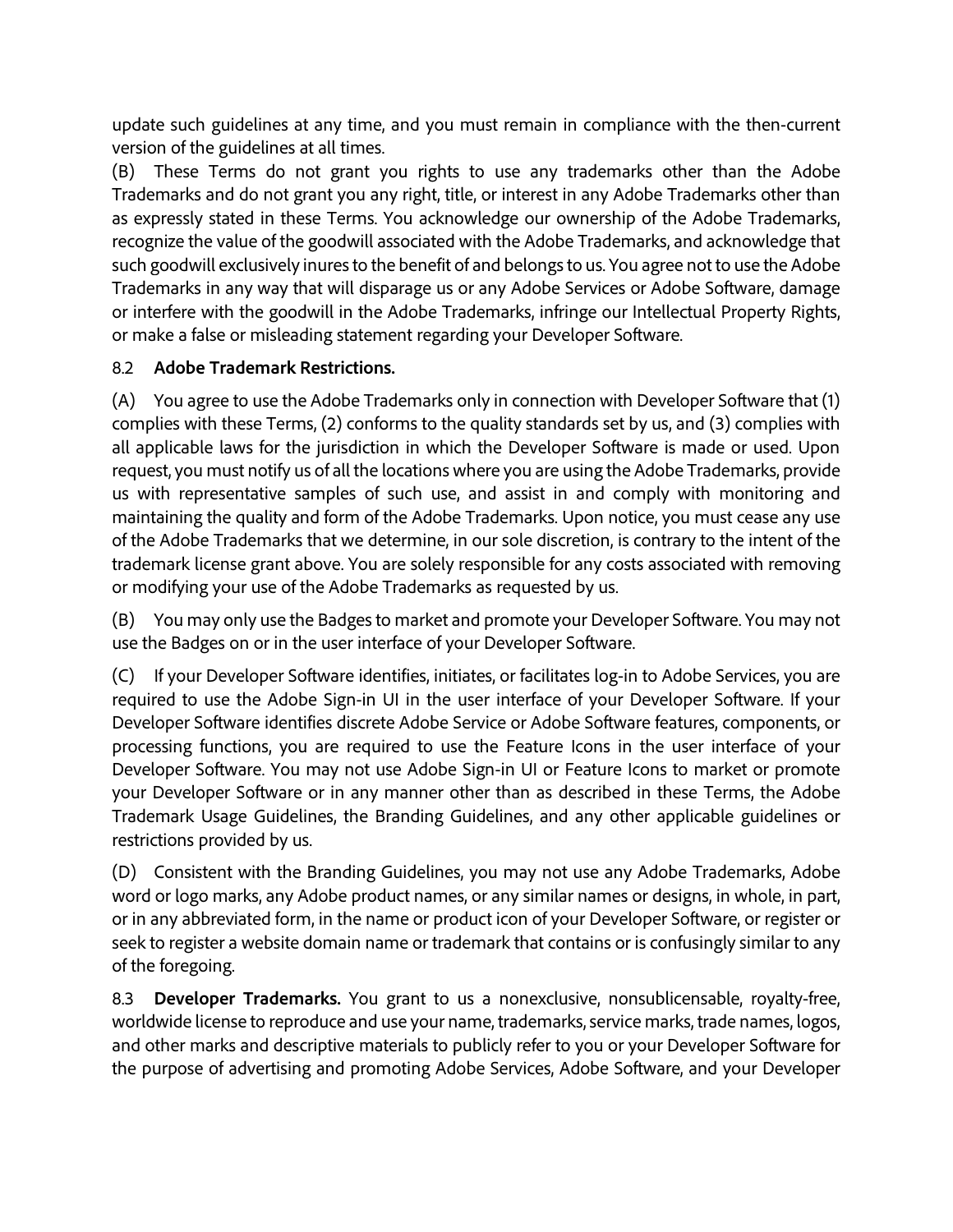Software, including listings of your Developer Software through Adobe Exchange or other channels approved by us.

## **9. Prerelease Developer Tools.**

9.1 **Evaluation License.** In the event Prerelease Developer Tools are made available, we grant to you a limited, nonexclusive, non-transferable, royalty-free license to use the Prerelease Developer Tools during the Testing Period for the purpose of evaluating the Prerelease Developer Tools and providing Feedback to us.

## 9.2 **Additional Requirements and Restrictions for Prerelease Developer Tools.**

(A) **Prohibited Output.** You may not make any public use of the Prerelease Developer Tools, including without limitation distributing, publicly showing or displaying, or publicly referencing the Prerelease Developer Tools. You may not share screenshots of any Prerelease Developer Tool user interface or make reference to the names of any Prerelease Developer Tools unless expressly permitted by Adobe.

(B) **Specific Limitations on Fonts.** If any font listed at: <https://www.adobe.com/products/type/font-licensing/restricted-fonts.html> is included with the Prerelease Developer Tools, you may only use the font in connection with the Prerelease Developer Tools. You may not copy, move, activate, or use (or allow any font management tool to copy, move, activate, or use) any of such fonts in or with any software application, program, or file other than the Prerelease Developer Tools.

9.3 **Feedback.** You agree to provide Feedback to us during the Testing Period, and you may choose to provide Feedback to us generally. You grant to us a worldwide, irrevocable, sublicensable, transferable, royalty-free, fully paid up license to make, use, sell, have made, offer to sell, import, export, reproduce, distribute, modify, publicly perform, publicly display, sublicense, and make derivative works based upon the Feedback. You represent and warrant that you have all rights necessary to provide the Feedback to us. We have no obligation to incorporate, use, or otherwise acknowledge any Feedback that you provide.

### **10. Confidential Information.**

10.1 **Non-Disclosure.** You agree to hold Confidential Information in strict confidence and not disclose it to any other party except to your employees and authorized representatives who need to know Confidential Information and are bound by confidentiality obligations at least as restrictive as the confidentiality provisions of these Terms before having access to Confidential Information. You are responsible for any breach of this confidentiality provision by any of your representatives. Except as expressly allowed in these Terms, you may not modify, create other works from, reverse engineer, or disassemble any software programs provided or disclosed as Confidential Information without our prior written consent. You agree to treat Confidential Information with the same degree of care as you treat your own confidential, non-public materials but in no event with less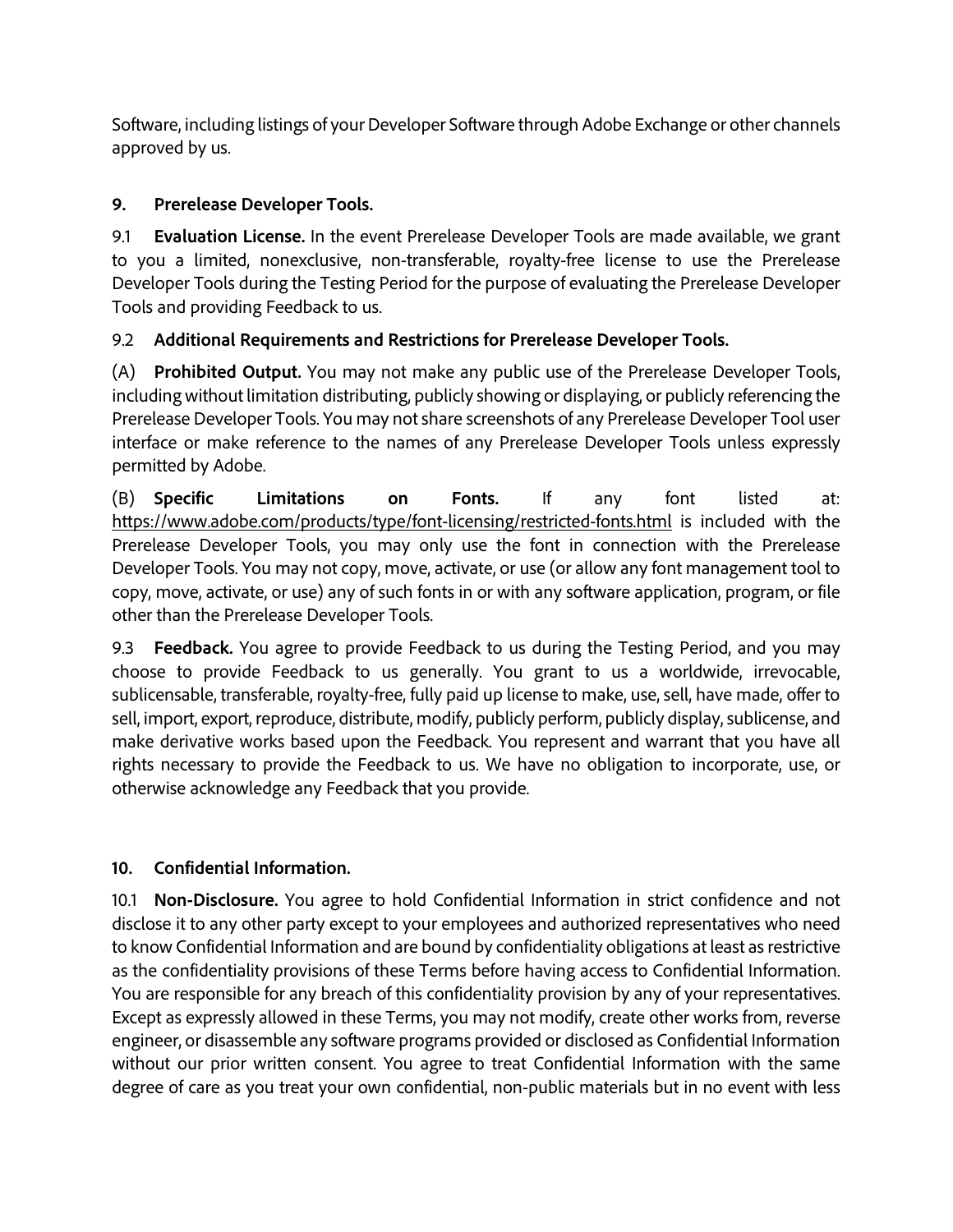than reasonable care. You will stop use of and return or destroy all tangible Confidential Information promptly upon request, together with any copies, except as otherwise required by law. You may disclose Confidential Information (A) as approved in a writing signed by us or (B) as necessary to respond to a valid order by a court or other governmental body, as required by law, or as necessary to establish the rights of either party, provided that you promptly notify us upon receipt of the disclosure order and requests confidential treatment of any affected Confidential Information. If there is any inconsistency between this section and any existing obligations of nondisclosure or confidentiality you already have to us, those existing obligations take precedence.

10.2 **Prerelease Developer Tools.** Except as otherwise agreed, your obligations to protect the confidentiality of any Prerelease Developer Tools will terminate upon the first generally available commercial release of such Prerelease Developer Tools. However, any prerelease login identifiers, passwords, and API Keys are intended for use by you only and may not be shared with anyone else.

## **11. Your Warranty and Indemnification Obligations.**

11.1 **Your Warranties.** By choosing to use the Developer Tools, you represent and warrant that (A) you have all necessary licenses, rights, and permissions to use all content that appears or is incorporated in your Developer Software and to grant the licenses in these Terms; and (B) the Developer Software does not infringe any of our or a third party's Intellectual Property Rights.

11.2 **Indemnification.** You will indemnify us and our subsidiaries, affiliates, officers, agents, employees, partners, and licensors from any claim, demand, loss, or damage, including reasonable attorneys' fees, arising out of or related to (A) any breach of these Terms by you, including any breach or alleged breach of any representations and warranties made by you concerning any aspect of the Developer Software; (B) your use of the Developer Tools; (C) any alleged or actual violation of your obligations of privacy to any third party; (D) any End User claim related to the Developer Software, including but not limited to any allegations based on a product liability claim; and (E) any claim related to your agreement or relationship with an End User. We have the right to control the defense of any claim, action, or matter subject to indemnification by you with counsel of our own choosing, and you will fully cooperate with us in the defense of any such claim, action, or matter.

**12. Disclaimers of Warranties. The Developer Tools are provided "AS-IS" and to the maximum extent permitted by law, we disclaim all warranties related thereto, whether express or implied, including the implied warranties of non-infringement, merchantability, and fitness for a particular purpose. We make no commitments about the performance of the Developer Tools and further disclaim any warranty that (A) the Developer Tools will meet your requirements or will be constantly available, uninterrupted, timely, secure, or error-free; (B) the results obtained from the use of the Developer Tools will be effective, accurate, or reliable; (C) the quality of the Developer Tools will meet your expectations; or (D) any errors or defects in the Developer Tools will be corrected. We specifically disclaim all liability for any actions resulting from your use of the Developer Tools. You may use and access the Developer Tools**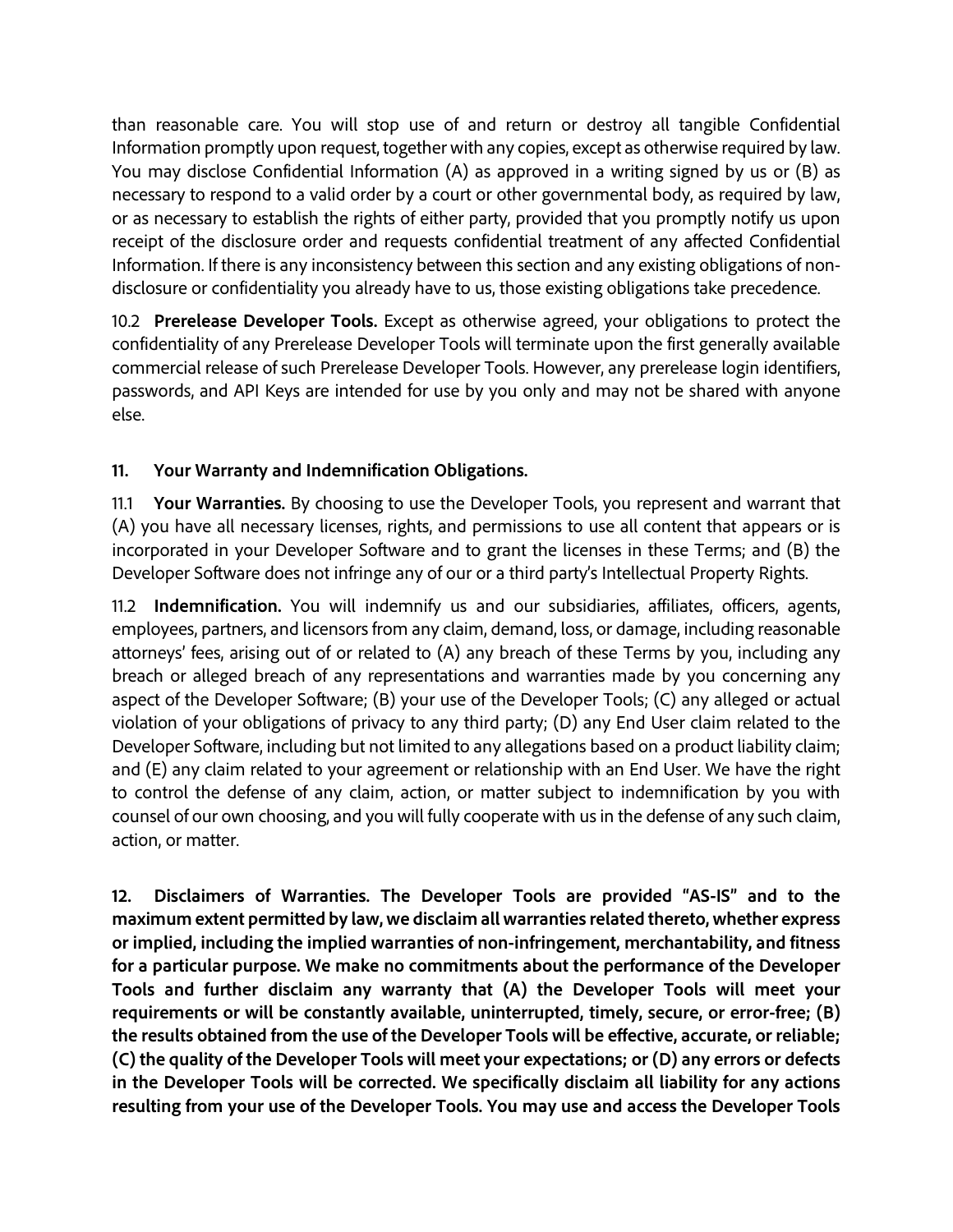**at your own discretion and risk, and you are solely responsible for any damage to your computer system or loss of data that results from the use of and access to the Service or Developer Tools.**

**13. Limitation of Liability. Unless stated in these Terms, we are not liable to you for any special, incidental, indirect, consequential, moral, exemplary, or punitive damages whatsoever, regardless of cause, including losses and damages (A) resulting from loss of use, data, reputation, revenue, or profits; (B) based on any theory of liability, including breach of contract or warranty, negligence, or other tortious action; or (C) arising out of or in connection with your use of or access to the Developer Tools. Our total liability in any matter arising out of or related to these Terms is limited to the greater of (A) US \$100; or (B) the aggregate amount that you paid to Adobe for access to the Developer Tools during the three-month period preceding the event giving rise to the liability.**

#### **14. Termination & Removal.**

14.1 **Termination by You.** You may terminate your use of the Developer Tools or your access to Adobe Services or Adobe Software through your Developer Software at any time. Termination does not relieve you of any obligation existing prior to termination, including the obligation to pay any outstanding fees.

14.2 **Termination by Us.** We may terminate your rights under these Terms, deny use of the Developer Tools or access to Adobe Services or Adobe Software through your Developer Software, or revoke your assigned API Keys, at any time and for any reason. With respect to Prerelease Developer Tools, your rights under these Terms will terminate at the earlier of (A) the end of the Testing Period or (B) upon written notice from us.

14.3 **Effect of Termination.** Upon termination, you must immediately (A) stop distributing your Developer Software; (B) stop using the Developer Tools and the Adobe Trademarks; (C) stop accessing Adobe Services, Adobe Software, and Adobe Stock Works through your Developer Software; (D) stop advertising compatibility with any Adobe Services or Adobe Software; and (E) stop using and return or destroy all Confidential Information, including any versions of Prerelease Developer Tools, in your possession.

14.4 **Survival.** All clauses that by their nature should survive the termination of these Terms will survive such termination. In addition, without limiting the generality of the preceding sentence, Sections 1 (Your Agreement with Adobe), 2 (Definitions), 4.3 (Ownership), 4.5 (Third Party Terms), 6 (Requirements and Restrictions), 11 (Your Warranty and Indemnification Obligations), 12 (Disclaimers of Warranties), 13 (Limitation of Liability), 14.3 (Effect of Termination), 15 (General), and 17.10 (Effect of Termination on Adobe Stock Works) will survive termination of these Terms.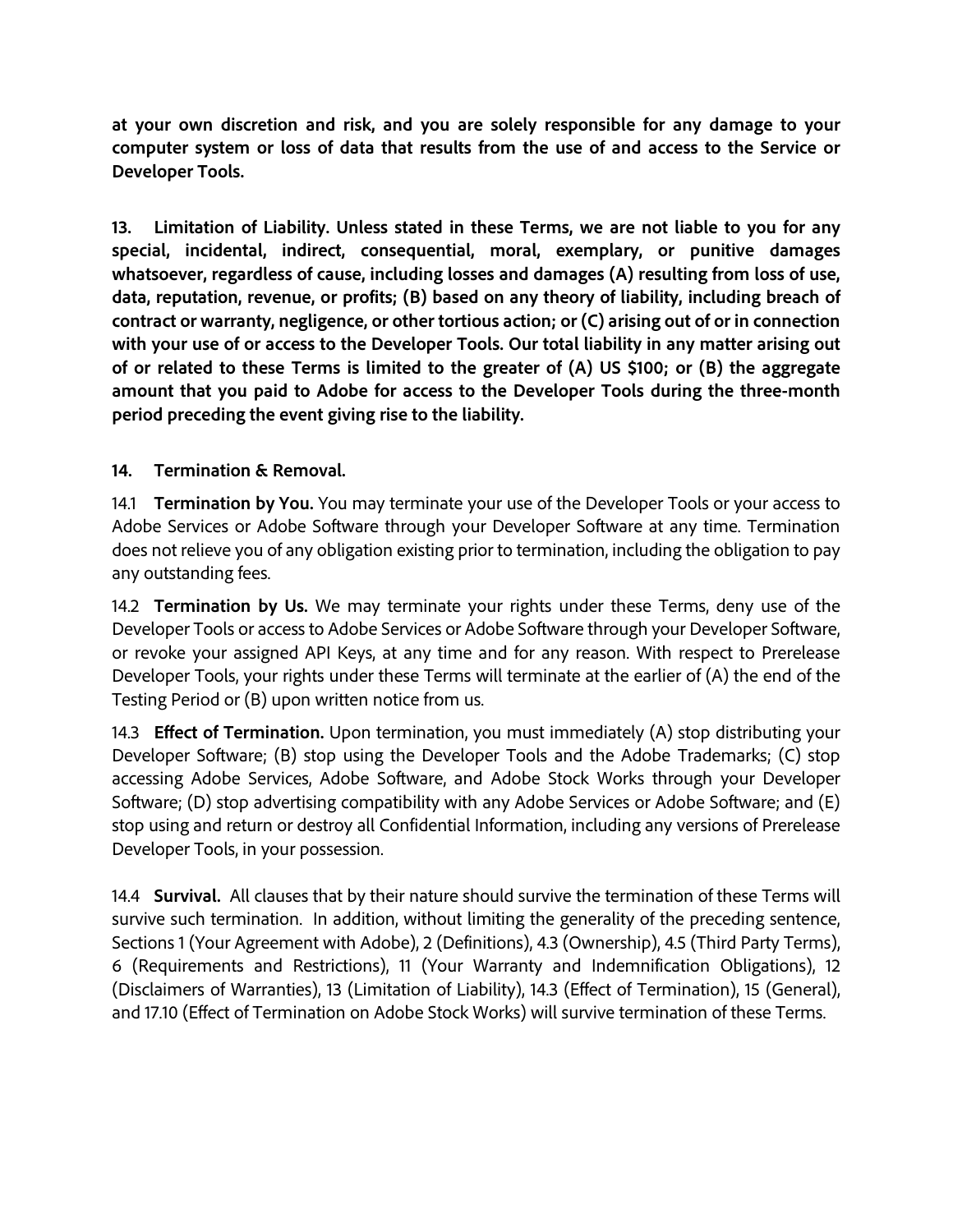#### **15. General.**

15.1 **No Agency.** Nothing in these Terms creates a fiduciary, agency, joint venture, employee/employer, partnership, or trust relationship between you and us. Neither you nor we may bind the other in any manner.

15.2 **English Version.** The English version of these Terms will be the version used when interpreting or construing these Terms.

15.3 **Non-Assignment.** You may not assign or otherwise transfer these Terms or your rights and obligations under these Terms, in whole or in part, without our written consent, and any such attempt will be void. We may transfer our rights under these Terms to a third party.

15.4 **Headings.** Headings used in these Terms are provided for convenience only and will not be used to construe meaning or intent.

15.5 **Severability.** If any provision of these Terms is held invalid or unenforceable for any reason, the remainder of these Terms will continue in full force and effect.

15.6 **No Waiver.** Our failure to enforce or exercise any provision of these Terms is not a waiver of that provision.

15.7 **Remedies.** Notwithstanding any other provisions of these Terms, breach of these Terms by you may cause us irreparable damage for which recovery of money damages will be inadequate, and we will be entitled to seek timely injunctive relief to protect our rights under these Terms in addition to seeking any and all remedies available at law. If any legal action is brought to enforce these Terms, the prevailing party will be entitled to receive its attorneys' fees, court costs, and other collection expenses, in addition to any other relief it may receive.

15.8 **Entire Agreement and Precedence.** Except for any applicable terms from the Adobe General Terms of Use [\(https://www.adobe.com/legal/terms.html\)](https://www.adobe.com/legal/terms.html) or your enterprise agreement with Adobe [\(https://www.adobe.com/legal/terms/enterprise-licensing/overview.html\)](https://www.adobe.com/legal/terms/enterprise-licensing/overview.html), these Terms constitute the entire agreement between the parties regarding the subject hereof and supersede all prior or contemporaneous agreements, understandings, and communication, whether written or oral. If there is any inconsistency or conflict between these Terms and any other agreement you have with Adobe, these Terms take precedence.

### **16. Additional Terms for Adobe InDesign SDK and API**

16.1 You may compile Sample Code in the InDesign SDK and API with a unique plug-in ID. If you distribute modified or merged versions of the Sample Code, you must replace any plug-in ID included in any Sample Code with a unique plug-in ID specific to you. Instructions for requesting a unique plug-in ID may be found on our website.

16.2 The APIs in the InDesign Server SDK for the World Ready Composer are created for internal development of software designed to function with InDesign Server. We do not support internal development of software designed to function with InDesign and/or InCopy using the World Ready Composer APIs.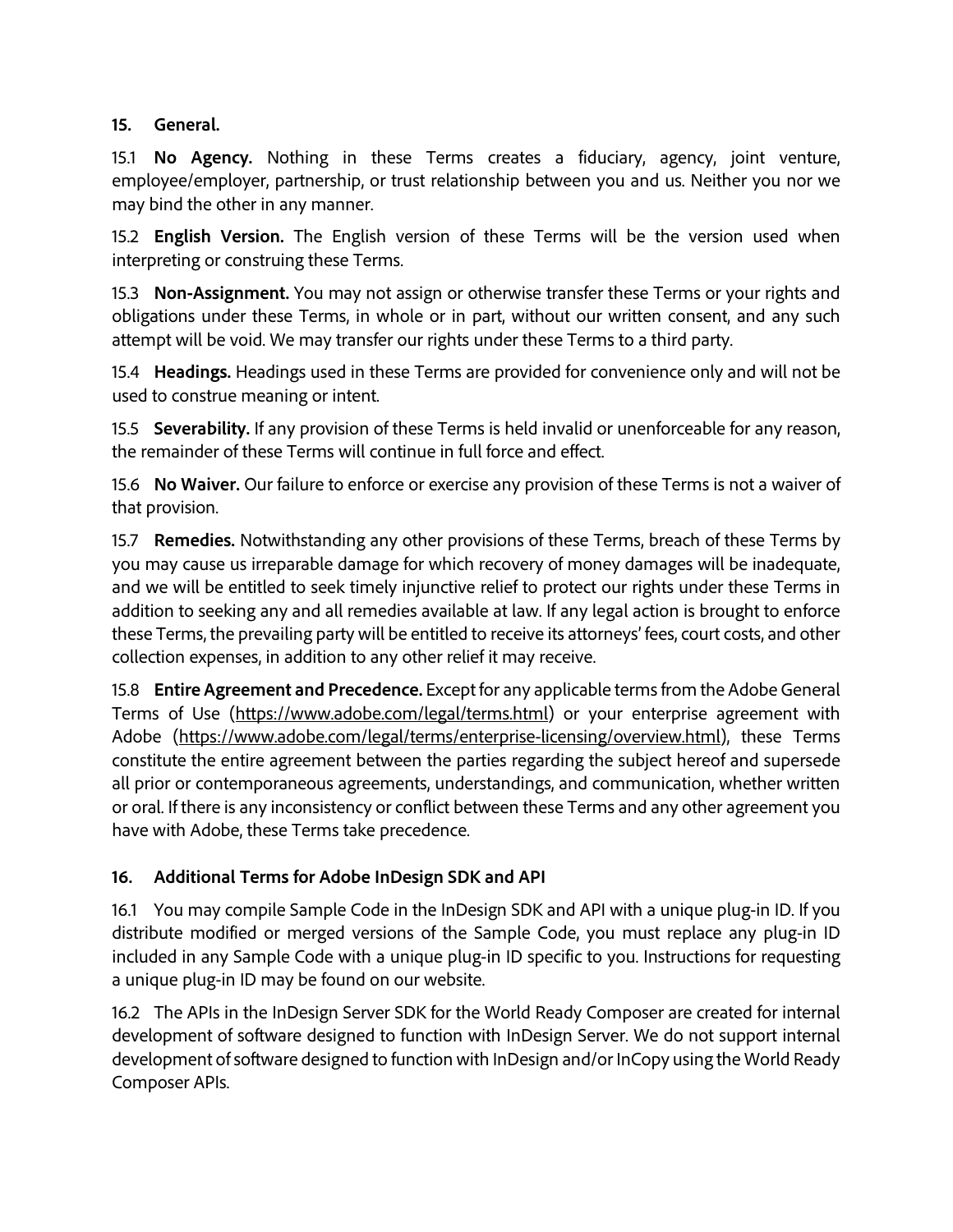## **17. Additional Terms for Adobe Stock SDK and API**

## 17.1 **Definitions.**

(A) "**Adobe Stock Affiliate Partner(s)**" means the third parties that participate in an affiliate, referral, or similar partner program for the promotion of Adobe Stock under a separate written agreement with us.

(B) "**Asset Management Service(s)**" means solutions, deployed by Adobe Stock customers directly or via third party services, that allow users to search for and license Adobe Stock Works, as well as to organize, select, and maintain records related to Adobe Stock Works, including systematically connecting licensed Adobe Stock Works to the customer's internal platforms (e.g., digital asset management and content management systems).

(C) "**Marketing Platform(s)**" means the products and services that integrate Adobe Stock Works into content creation tools, such as websites and ad builders, email, content marketing, and social media, to promote or sell third party products or services.

(D) "**Print-on-Demand**" means a service that provides End Users with the ability to use Adobe Stock Works solely to create customized (1) printed materials intended for End Users' marketing and promotional purposes; and (2) units of tangible goods intended for sale to a single End User.

(E) "**Third Party Software Integration(s)**" means digital products or services that utilize the Adobe Stock SDKs or APIs to include access to Adobe Stock Works in custom applications.

17.2 **Login, Search, and License Services.** If your Developer Software is for Asset Management Services, Print-on-Demand, Third-Party Software Integrations, or Marketing Platforms, you may use the Adobe Stock SDKs and APIs solely to enable Adobe customers: (A) to log in to the applicable Adobe Stock customer account through your Developer Software, if you first obtain express permission from the Adobe customer to access the applicable customer's account; and (B) who are logged in to Adobe Stock through your Developer Software to search and license Adobe Stock Works under the customer's agreement with us.

17.3 **Affiliate Partners.** If your Developer Software is for Adobe Stock Affiliate Partners, you may use the Adobe Stock SDKs and APIs and Adobe Stock Works solely to promote Adobe Stock, subject to the Adobe Stock Affiliate Partner's separate written agreement with us.

## 17.4 **Use of Adobe Stock Works.**

(A) Any use of Adobe Stock Works requires your separate agreement with Adobe. If we grant you access to Adobe Stock Works, you may use them solely to develop and deploy Developer Software for Adobe Stock Affiliate Partners, Asset Management Services, Marketing Platforms, Print-on-Demand, and Third Party Software Integrations. Adobe Stock Works may not be copied, distributed, altered, or displayed other than as permitted by these Terms. You may not allow any Adobe Stock Work to be downloaded from your Developer Software as a standalone file, unless licensed to the End User by Adobe Stock. If your Developer Software is for Asset Management Services, Marketing Platforms, Print-on-Demand, or Third Party Software Integrations, you may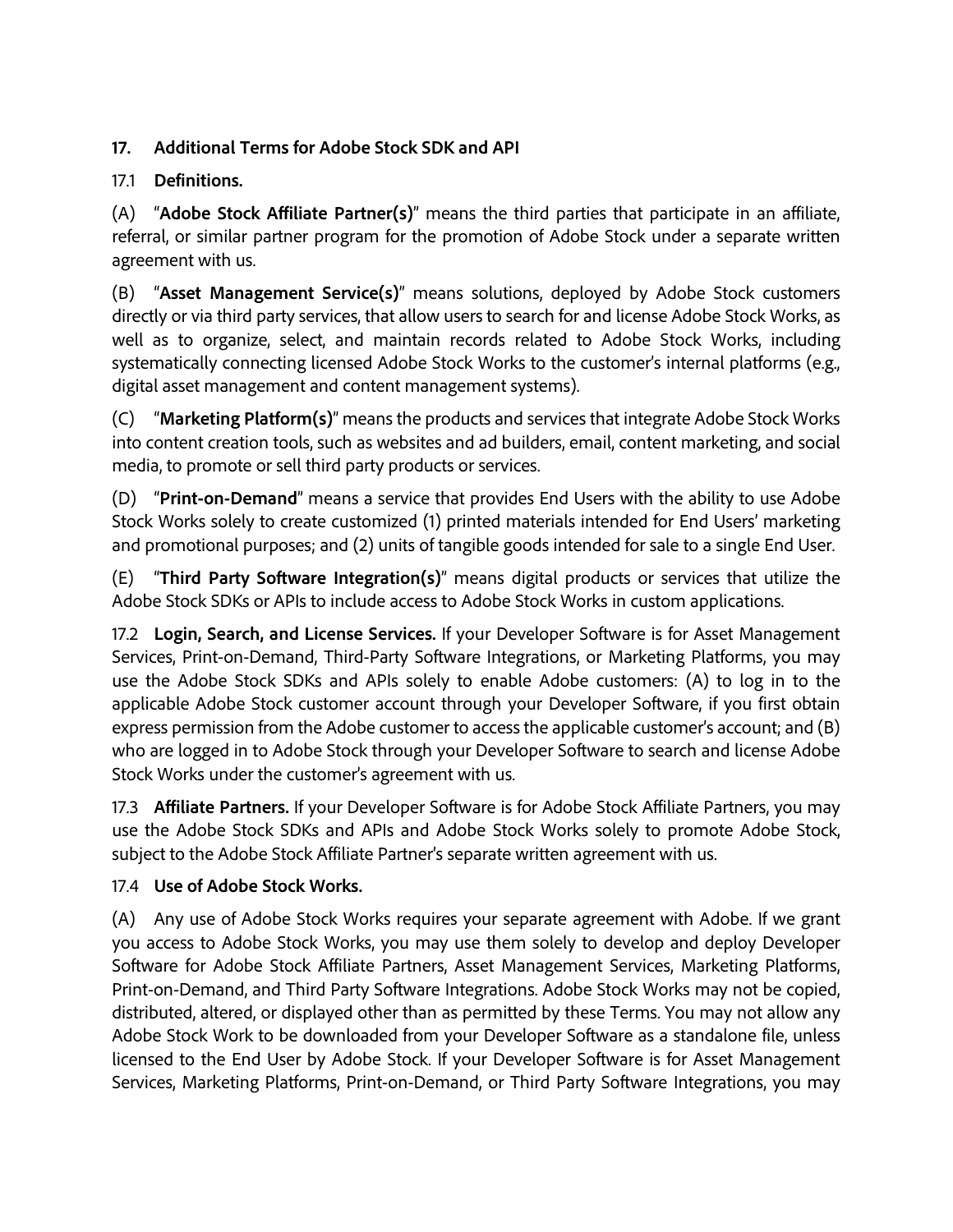allow third parties to view watermarked or thumbnail versions of the Adobe Stock Works that have not been licensed.

(B) You must ensure that the contributor's name is visible on or adjacent to each Adobe Stock Work displayed in your Developer Software in the following format: "Contributor Name / Adobe Stock".

(C) You must not take any action in connection with the Adobe Stock Work that infringes the Intellectual Property Rights or other rights of any person or entity, such as the moral rights of the creator of the Adobe Stock Work and the rights of any person who, or any person whose property, appears in the Adobe Stock Work.

(D) You must not register, or apply to register, a trademark, design mark, tradename, logo, or service mark that uses an Adobe Stock Work (in whole or in part), or claim ownership rights in an attempt to prevent any third party from using the Adobe Stock Work.

(E) You must not use the Adobe Stock Work in a pornographic, defamatory, or otherwise unlawful manner.

(F) You must not use the Adobe Stock Work in a way that depicts models or property in connection with a subject that a reasonable person could consider unflattering, immoral, or controversial, taking into account the nature of the Adobe Stock Work.

(G) You must not remove, obscure, or alter any proprietary notices associated with the Adobe Stock Works, or give any express or implied misrepresentation that you or another third party are the creator or copyright holder of any Adobe Stock Work.

17.5 **Editorial Adobe Stock Works.** If your Developer Software is for (A) Adobe Stock Affiliate Partners, Marketing Platforms, Print-on-Demand, or Third Party Software Integrations that have not received express written authorization from Adobe, you may not access, use, or display any Adobe Stock Works that include "editorial" in the file name or metadata; or (B) Asset Management Services or authorized Third Party Software Integrations, you must ensure "Editorial Use Only" is displayed prominently adjacent to any Adobe Stock Work that includes "editorial" in the file name or metadata.

17.6 **Credit and Disclaimer.** Your Developer Software must clearly and conspicuously display attribution to Adobe Stock in the following format "Powered by Adobe Stock" hyperlinked to http://stock.adobe.com (or successor URL) and visible to End Users of your Developer Software; and you must place the following disclaimer on the Developer Software: "This product uses the Adobe Stock [SDK and/or API], but is not certified, endorsed or sponsored by Adobe. [Your Name] is not affiliated with or related to Adobe."

17.7 **Trade and Advertising.** In addition to your obligations under section 6.5 (Trade Controls), your display of the Adobe Stock Works must comply with all applicable trade and advertising rules and regulations.

17.8 **Caching.** You must not cache or store any Adobe Stock Works or other data obtained via the Adobe Stock SDKs or APIs beyond a reasonable time, and no longer than as necessary to operate the Developer Software. You must refresh the collection of Adobe Stock Works and other data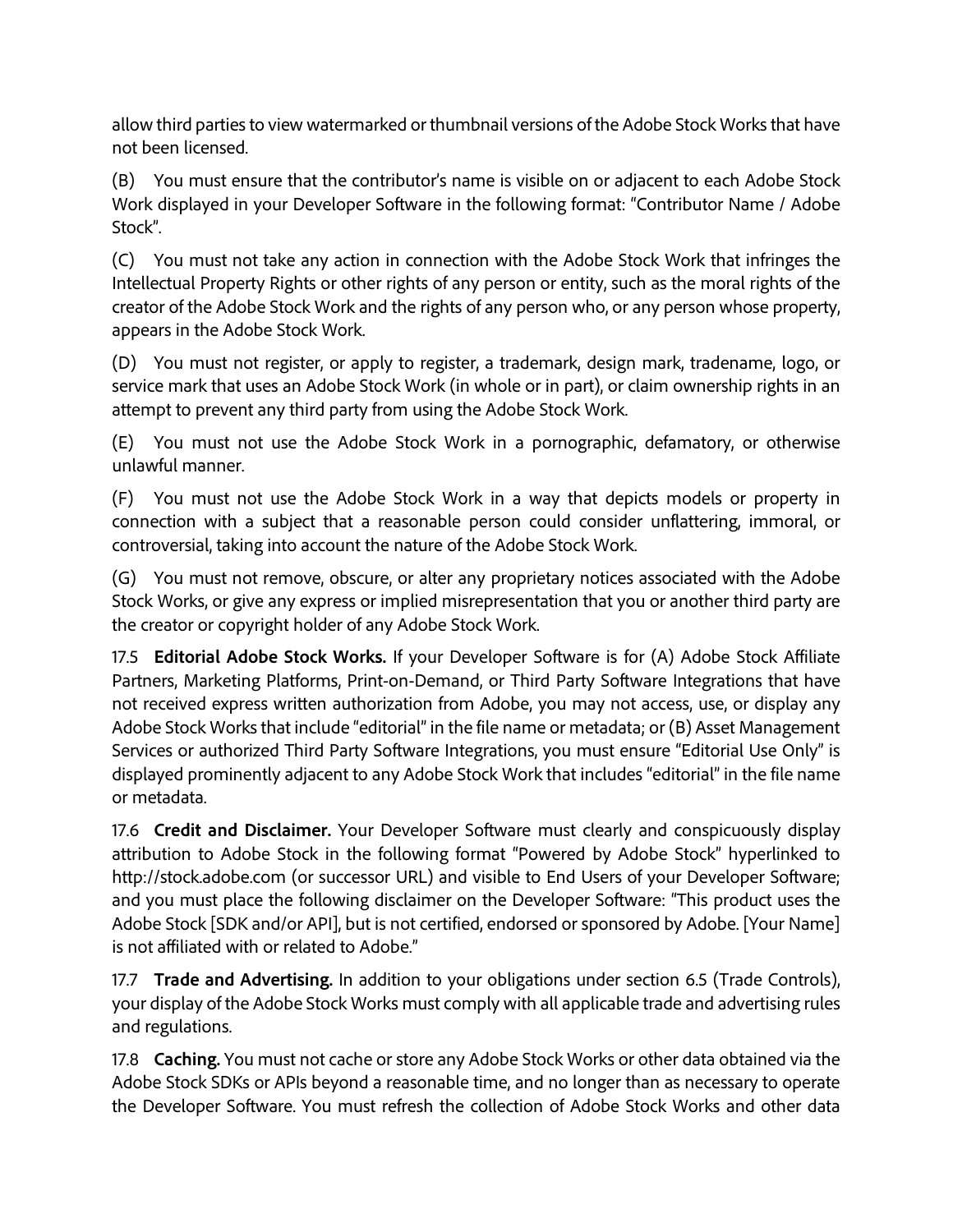obtained via the Adobe Stock SDKs or APIs no less than once per day. We are not responsible for any claims arising from your failure to refresh the collection of Adobe Stock Work.

17.9 **Machine Learning and Artificial Intelligence.** You must not use the Adobe Stock SDKs or APIs or the Adobe Stock Works or any title, caption information, keywords, or other metadata associated with the Adobe Stock Works for any (a) machine learning or artificial intelligence training purposes; or (b) technologies designed or intended for the identification of natural persons.

17.10 **Effect of Termination on Adobe Stock Works.** Without limiting section 14.3 (Effect of Termination), upon the earlier of termination of these Terms or request by us, you must immediately cease all use of and remove any versions of the Adobe Stock Works from your Developer Software that have not been otherwise licensed from us. We will have no liability for claims arising out of your use of locally stored Adobe Stock Works.

17.11 **Reservation.** We may modify of discontinue the Adobe Stock SDKs or APIs, or the licensing or downloading of any Adobe Stock Work at any time.

## **18. Additional Terms for Adobe Typekit API**

18.1 **Web Projects for Published Websites.** You must use a Web Project (and may not use the Web Font Preview API or Web Open Font Format (WOFF)) to load Adobe Fonts for published websites. "**Web Project**" means the software package you create through Adobe Fonts that comprises your preferred settings, font selections, formats, style sheets, and other software code, along with any code that wraps and identifies each font.

18.2 **Web Authoring.** Adobe Fonts can only be used for the web authoring of content that is published as HTML and includes a Web Project. You may not convert or rasterize web fonts served by Adobe Fonts into any other format, such as PDF or any graphics format.

## **19. Additional Terms for Adobe Exchange.**

19.1 **Fees and Revenue Share.** For Developer Software submitted to and distributed through Adobe Exchange, we will pay you in accordance with these Terms and the payment policies currently at [https://partners.adobe.com/exchangeprogram/creativecloud/support/ae-payment](https://partners.adobe.com/exchangeprogram/creativecloud/support/ae-payment-policy.html)[policy.html](https://partners.adobe.com/exchangeprogram/creativecloud/support/ae-payment-policy.html) (or successor website) (collectively, "**Adobe Exchange Payment Policies**") for sales, less cancellations, returns, and refunds.

19.2 **Submitting Your Developer Software.** The version of your Developer Software that you submit through Adobe Exchange must comply with our current approval guidelines and standard policies on Adobe Exchange and the Branding Guidelines and must have gone through your own quality assurance testing. The approval requirements in section 5.1 apply to your Developer Software and we may accept or reject your Developer Software in our sole discretion. You will have the right to market your approved Developer Software only when we have made it available on Adobe Exchange. Adobe may remove Developer Software from Adobe Exchange at any time for any reason without liability to you.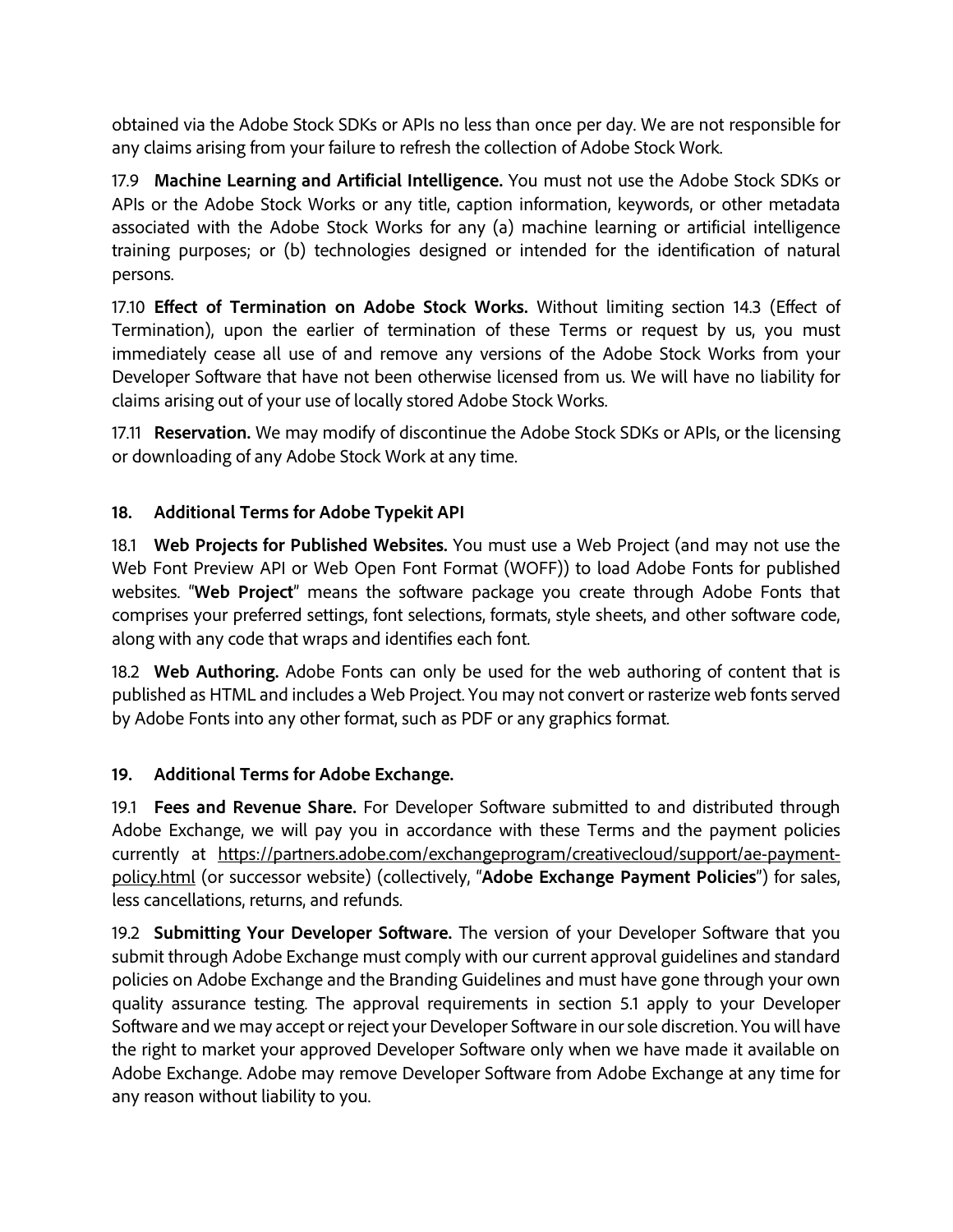## **20. Additional Terms for Document Cloud.**

20.1 **General Terms for Document Cloud.** The following terms apply to PDF Embed API, PDF Services API, Adobe Sign API, and Acrobat SDK (collectively, "Document Cloud SDKs or APIs") only:

(A) **Usage Limits.** We set and enforce usage limits on your access and use of Document Cloud SDKs or APIs. You agree to, and will not attempt to circumvent, such limitations documented on the Adobe I/O website at [https://www.adobe.io.](https://www.adobe.io/) If you would like to use any Document Cloud SDK or API beyond these limits, you must obtain our express consent, in which case we may decline such a request or condition acceptance on your agreement to additional terms or charges (or both) for that use. To make such a request, contact either the Adobe Document Services marketing and sales team or Adobe Sign marketing and sales team for more information.

(B) **Content and Usage Tracking**. You acknowledge and agree that we may collect information about your content and usage of Document Cloud SDKs or APIs, including personal information, and may use such information to maintain security, monitor performance, and otherwise improve the quality of the Document Cloud SDKs or APIs offered.

(C) **End User License Agreement or Terms of Service.** Use of other Adobe Software or Adobe Services is subject to the applicable end user license agreement or terms of service for that Adobe Software or Adobe Services offering, even if such other Adobe Software or Adobe Services are supplied to you in connection with these Terms.

20.2 **PDF Embed API.** The following terms apply to PDF Embed API only:

(A) **Approval Process.** You are free to make Developer Software commercially available without going through the approval process described above in section 5.1. Notwithstanding this, you will make available Developer Software for review upon our request and cooperate with our review.

(B) **PDF Embed API Usage Tracking**. The PDF Embed API provided to you may have usage tracking features turned on by default, and we may track your usage of PDF Embed API as a whole (e.g., which functionalities you are using in an API from PDF Embed API). Where you are also an Adobe Analytics subscriber, our tracking of other usage data is governed by the applicable agreement for Adobe Analytics.

(C) **Attribution.** Your Developer Software must clearly and conspicuously display attribution to Adobe Document Cloud in the following format: "Powered by Adobe Document Cloud" hyperlinked to [http://acrobat.adobe.com](http://acrobat.adobe.com/) and visible to End Users of your Developer Software.

20.3 **PDF Services API.** The following terms apply to PDF Services API only:

(A) **Approval Process.** We require approval of your Developer Software. You may not sell, distribute, offer, or otherwise make commercially available Developer Software designed to interoperate with the APIs of PDF Tools API before obtaining a production license from us via a separate written agreement.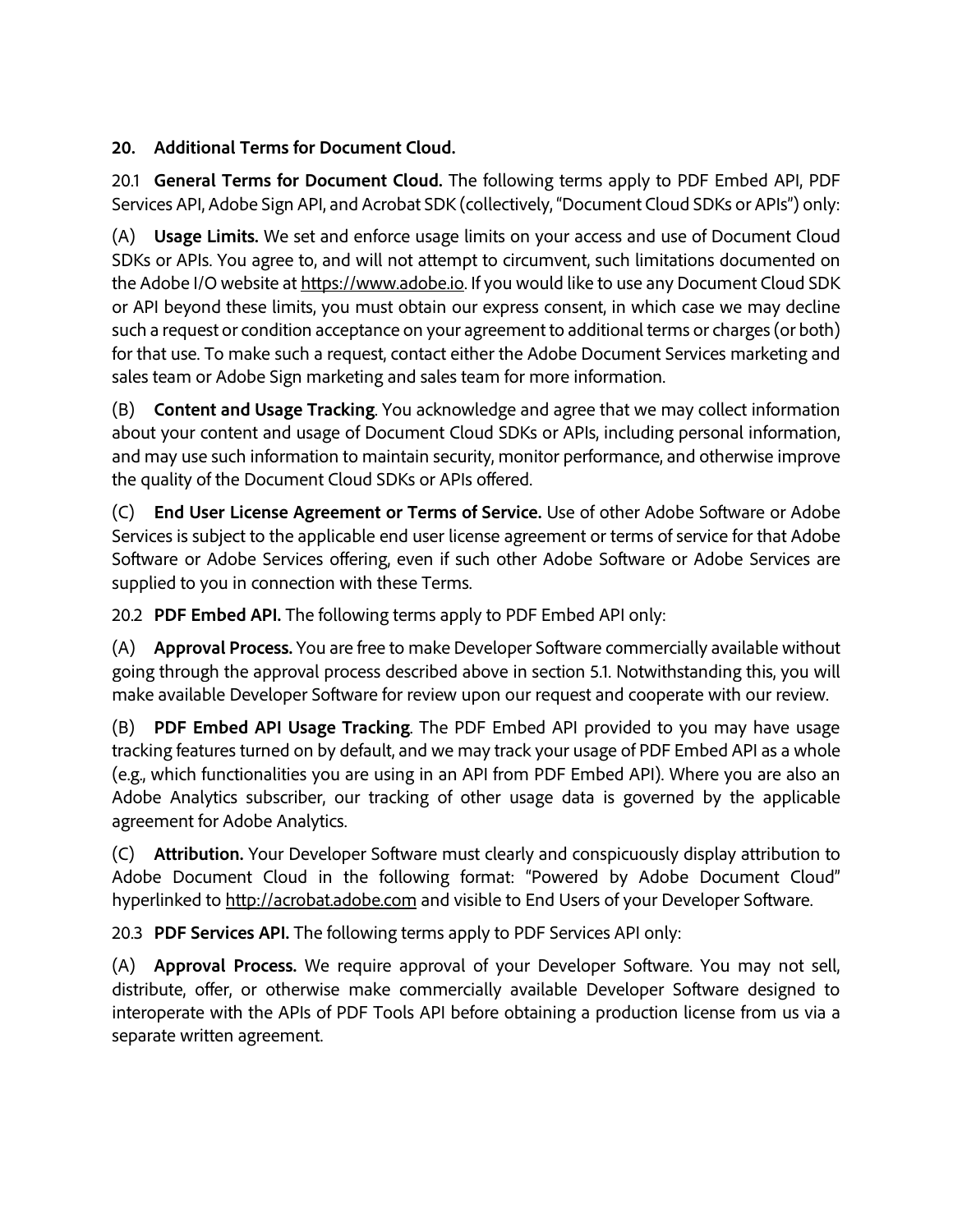(B) **Attribution.** Your Developer Software must clearly and conspicuously display attribution to Adobe Document Cloud in the following format: "Powered by Adobe Document Cloud" hyperlinked to [http://acrobat.adobe.com](http://acrobat.adobe.com/) and visible to End Users of your Developer Software.

20.4 **Adobe Sign API.** The following terms apply to Adobe Sign API only:

(A) **Signature.** You will not and may not enable any third party to modify, replace, or attempt to validate any digital signature validation functionality or capability of any Adobe electronic signature service without first obtaining written approval from us.

(B) You may not incorporate the MegaSign feature in Developer Software.

(C) You must enter into a separate written agreement with us if you wish to sell, distribute, or offer Developer Software that is designed to interoperate with Adobe Sign API.

(D) **Attribution.** Your Developer Software must clearly and conspicuously display attribution to Adobe Sign API in the following format: "Powered by Adobe Sign" hyperlinked to <http://acrobat.adobe.com/us/en/sign.html> and visible to End Users of your Developer Software.

20.5 **Acrobat SDK.** The following terms apply to Acrobat SDK only:

(A) You must not use Acrobat SDK to create, develop, or use any program, software, or service that:

(1) can communicate with Adobe Reader products and modify or save a PDF document (including saving any modifications to a separate file for such documents);

(2) exposes header file information;

(3) works as a plug-in with Adobe Reader products (unless specifically licensed to do so);

(4) modifies permissions or rights in a PDF document, including, but not limited to, violating access rights specified for a PDF document, such as opening encrypted PDF documents without the authorized knowledge of PDF document passwords;

(5) modifies Adobe Acrobat software capabilities without written approval from Adobe, including without limitation modifying e-signature validation functionality; or

(6) enables Adobe Acrobat products to run on a server.

## **21. Additional Terms for Licensed Fonts.**

## 21.1 **Definitions.**

(A) "**Embed**" or "**Embedded**" means that the Licensed Fonts will be integrated securely into the Developer Software solely to enable End Users to see the Licensed Fonts display as intended in the Developer Software.

(B) "**Licensed Fonts**" means the fonts (including Adobe Clean, Adobe Clean UX, Adobe Clean Variable, Adobe Clean UX Variable, and Adobe Clean Han) that we license to you solely to design, develop, and distribute user interfaces in the Developer Software.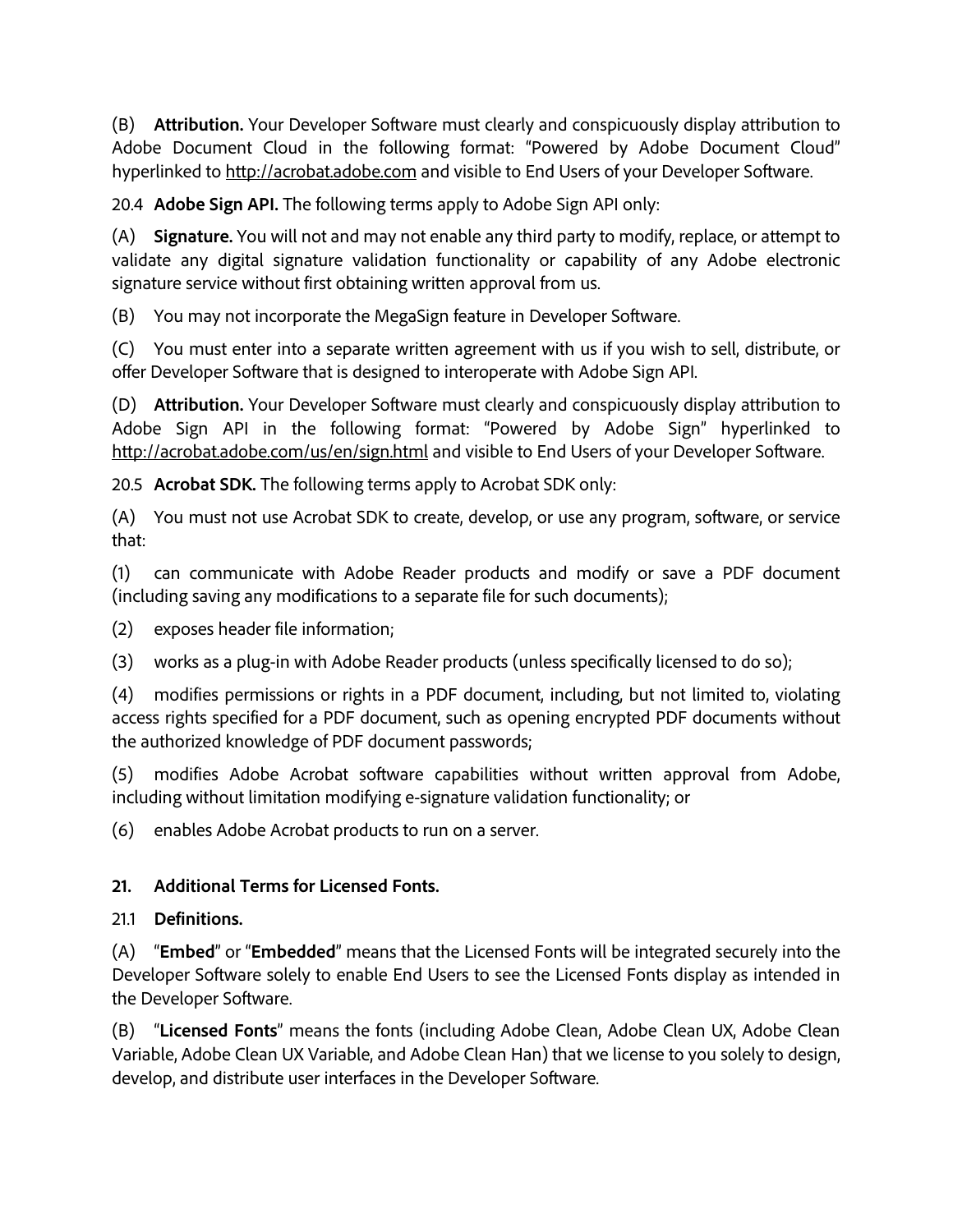21.2 **Limited License**. We grant you a non-exclusive, worldwide, non-transferable, limited license solely to (A) use the unmodified Licensed Fonts to design and develop the Developer Software and with no other software; (B) Embed the unmodified Licensed Fonts into the Developer Software; and (C) distribute and publicly display the Licensed Fonts as Embedded in the Developer Software to enable End Users to view the Licensed Fonts as intended in the user interface of the Developer Software.

21.3 **Requirements.** If we provide you with the Licensed Fonts in Web Open Font Format ("WOFF"), you must use the WOFF version of the Licensed Fonts in web-based versions of the Developer Software and not the OpenType font format ("OTF") version of the Licensed Fonts.

### 21.4 **Restrictions and Obligations.**

(A) You are prohibited from using the Licensed Fonts in any manner not expressly permitted in these Terms.

(B) Your Developer Software may not contain functionality that allows export of the Licensed Fonts. You may not distribute any portion of the Licensed Fonts on a standalone basis or in any way that would allow anyone else to use the Licensed Fonts.

(C) You may not add any functionality to, or otherwise change, alter, adapt, translate, convert, modify, create, or make or have made any derivatives of any portion of the Licensed Fonts.

(D) You may not assign, rent, lease, lend, trade, sublicense, or otherwise transfer the licenses granted to you in these Terms.

(E) You may not share your access to the Licensed Fonts or make the Licensed Fonts available on a server that enables the Licensed Fonts to be used simultaneously by more than one computer.

(F) You may not use the Licensed Fonts to render, manufacture, or capture glyphs, in whole or in part, for use as a font or typesetting system.

(G) You may not disassemble, decompile, reverse engineer, or otherwise attempt to discover the source code of the Licensed Fonts, or defeat, bypass, or otherwise circumvent any software protection mechanisms in the Licensed Fonts, except to the extent the foregoing restriction is prohibited by applicable law. You may not unbundle or repackage the component parts of Licensed Fonts for distribution, transfer, or resale.

(H) The Licensed Fonts may contain proprietary notices, including patent, copyright, and trademark notices. You must preserve exactly as provided (and not remove or alter) all such proprietary notices displayed in or on the Licensed Fonts.

21.5 **Continuing Access to the Licensed Fonts.** Ongoing access to the Licensed Fonts may require a recurring internet connection to use the Licensed Fonts, or to authorize, renew, or validate your access to the Licensed Fonts.